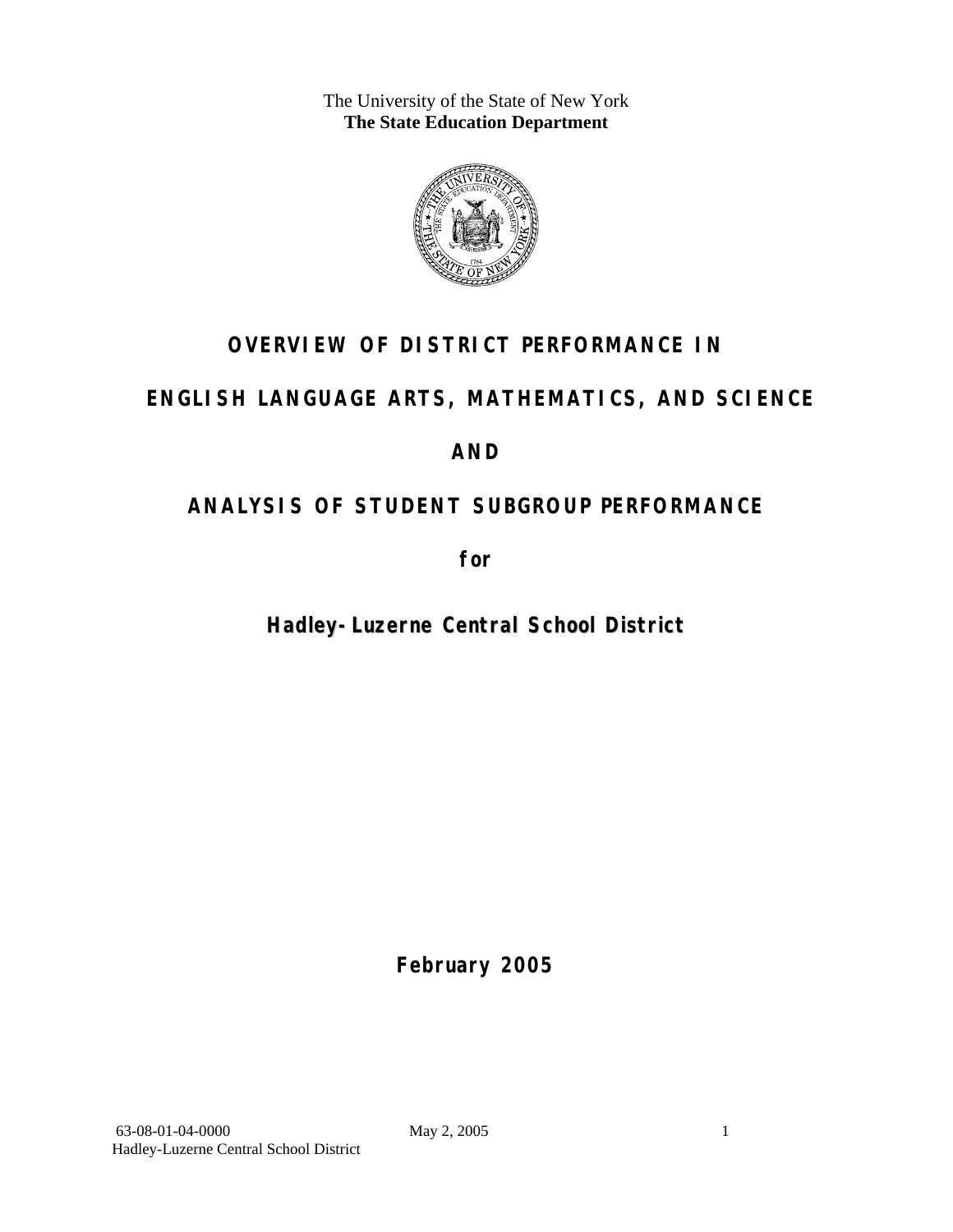#### **THE UNIVERSITY OF THE STATE OF NEW YORK**

#### **Regents of The University**

| Tonawanda             |
|-----------------------|
|                       |
| Staten Island         |
| New Rochelle          |
| Peru                  |
| <b>North Syracuse</b> |
| New York              |
| <b>Belle Harbor</b>   |
| <b>Buffalo</b>        |
| Hartsdale             |
| Albany                |
| <b>Bronx</b>          |
| <b>Binghamton</b>     |
| Rochester             |
| New York              |

## **President of The University and Commissioner of Education**

RICHARD P. MILLS

**Deputy Commissioner for Elementary, Middle, Secondary and Continuing Education**  JAMES A. KADAMUS

#### **Assistant Commissioner for Standards, Assessment and Reporting**  DAVID M. ABRAMS

**Coordinator, Information and Reporting Services** 

MARTHA P. MUSSER

The State Education Department does not discriminate on the basis of age, color, religion, creed, disability, marital status, veteran status, national origin, race, gender, genetic predisposition or carrier status, or sexual orientation in its educational programs, services and activities. Portions of this publication can be made available in a variety of formats, including braille, large print or audio tape, upon request. Inquiries concerning this policy of nondiscrimination should be directed to the Department's Office for Diversity, Ethics, and Access, Room 530, Education Building, Albany, NY 12234. **Requests for additional copies of this publication may be made by contacting the Publications Sales Desk, Room 309, Education Building, Albany, NY 12234.** 

Please address all correspondence about this report that is not related to data corrections to:

*School Report Card Coordinator Information and Reporting Services Team New York State Education Department Room 863 EBA 89 Washington Avenue Albany, NY 12234*  E-mail: *RPTCARD@mail.nysed.gov*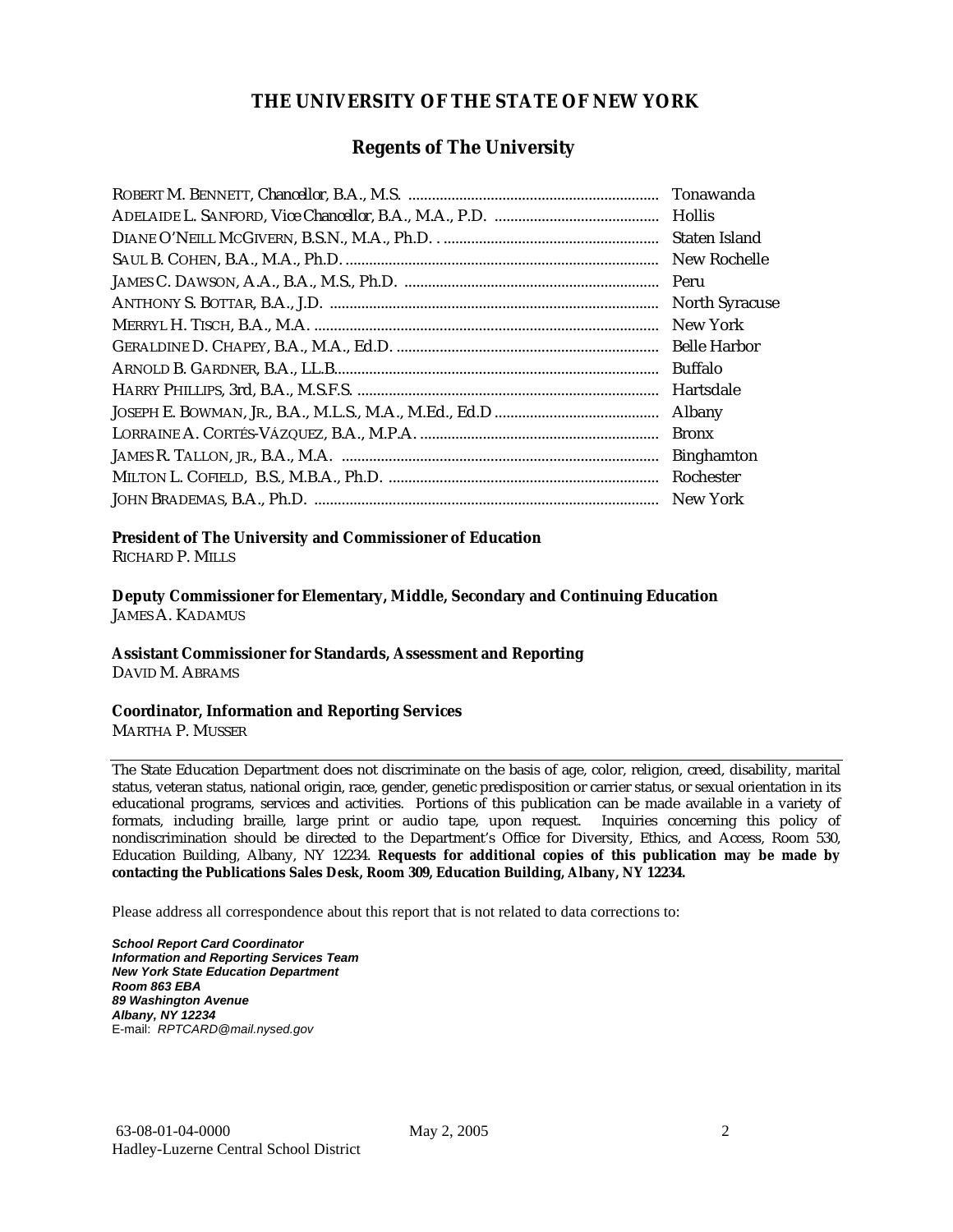The *New York State District Report Card* is an important part of the Board of Regents effort to raise learning standards for all students. It provides information to the public on student performance and other measures of district performance. Knowledge gained from the district report card on a district's strengths and weaknesses can be used to improve instruction and services to students.

The *New York State District Report Card* consists of three parts: the *Overview of District Performance in English Language Arts, Mathematics, and Science and Analysis of Student Subgroup Performance,* the *Comprehensive Information Report,* and the *Accountability Status Report.* The *Overview and Analysis* presents performance data on measures required by the federal No Child Left Behind Act: English, mathematics, science, and graduation rate. Performance data on other State assessments can be found in the *Comprehensive Information Report*. The *Accountability Status Report* provides information as to whether a district is making adequate progress toward enabling all students to achieve proficiency in English and mathematics.

State assessments are designed to help ensure that all students reach high learning standards. They show whether students are getting the foundation knowledge they need to succeed at the elementary, middle, and commencement levels and beyond. The State requires that students who are not making appropriate progress toward the standards receive academic intervention services.

In the *Overview*, performance on the elementary- and middle-level assessments in English language arts, mathematics, and science is reported in terms of mean scores and the percentage of students scoring at each of the four levels. These levels indicate performance on the standards from seriously deficient to advanced proficiency. Regents examination scores are reported in four score ranges. Scores of 65 to 100 are passing; scores of 55 to 64 earn credit toward a local diploma (with the approval of the local board of education). Though each elementary- and middle-level assessment is administered to students in a specific grade, secondary-level assessments are taken by students when they complete the coursework for the core curriculum. Therefore, the performance of students at the secondary level is measured for a student cohort rather than a group of students at a particular grade level. Students are grouped in cohorts according to the year in which they first entered grade 9.

The assessment data in the *Overview and Analysis* are for all tested students in the district, including general-education students and students with disabilities. In the *Overview*, each district's performance is compared with that of all public schools statewide. In the *Analysis*, performance is disaggregated by race/ethnicity, disability status, gender, limited English proficient status, income level, and migrant status.

Explanations of terms referred to or symbols used in this part of the district report card may be found in the glossary on the last page. Further information on the district report card may be found in the guide, *Understanding Your School Report Card: February 2005*, available on the Information and Reporting Services Web site at www.emsc.nysed.gov/irts.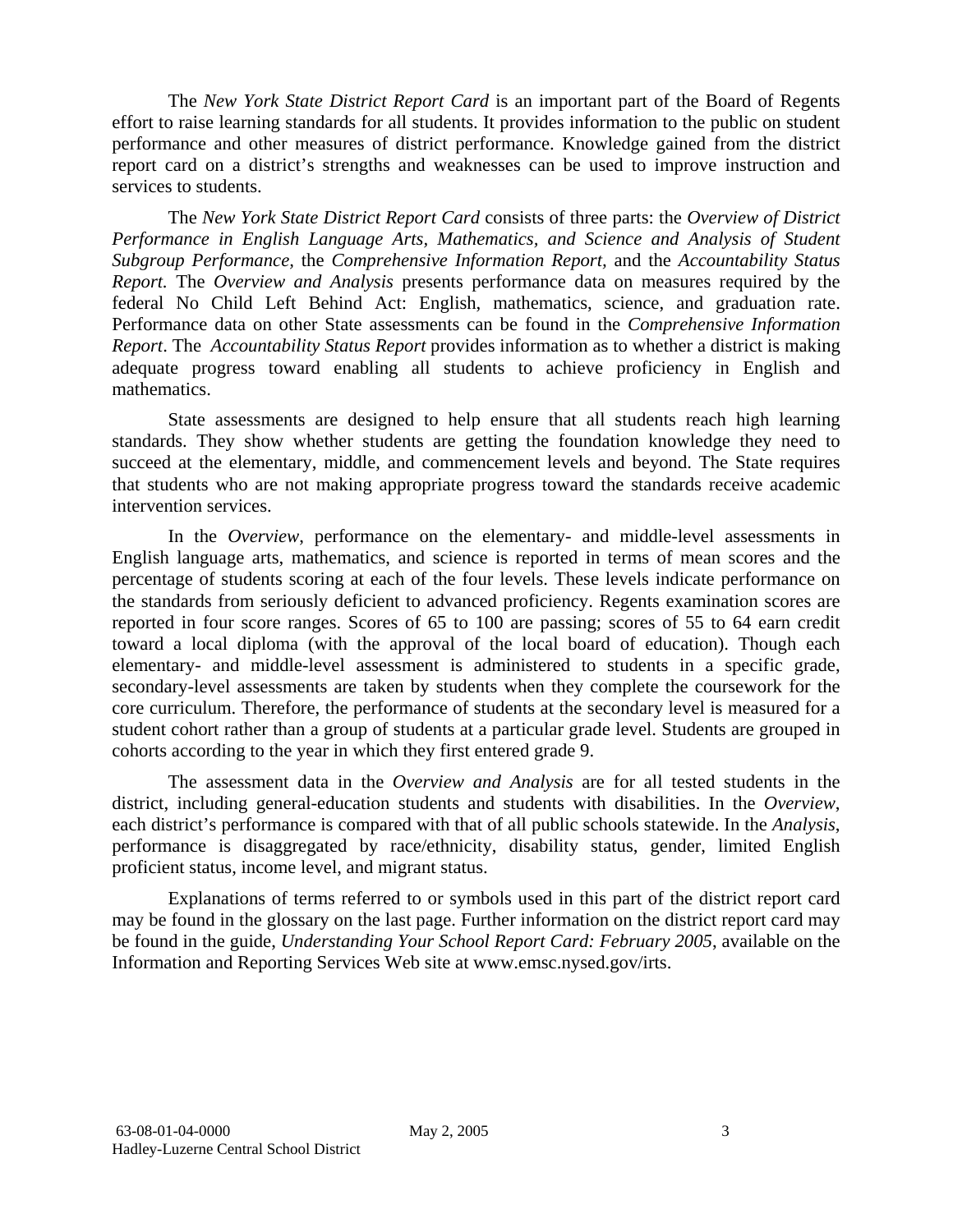# **Overview of District Performance in English Language Arts, Mathematics, and Science**

### **District Profile**

| Superintendent:<br>Irwin H. Sussman |             | Phone: | (518)696-2112             |
|-------------------------------------|-------------|--------|---------------------------|
| <sup>1</sup> Organization           | Grade Range |        | <b>Student Enrollment</b> |
| 2003-04                             | <b>NA</b>   |        | 1085                      |

| 2002–03 District-wide Total Expenditure per Pupil      | \$14.669 |
|--------------------------------------------------------|----------|
| 2002-03 NYS Public Schools Total Expenditure per Pupil | \$13,085 |

#### **2003–04 Core Classes Taught by Highly Qualified Teachers\***

| <b>Total Number of</b><br><b>Core Classes</b> | <b>Percent Taught</b><br>by Highly<br>Qualified<br><b>Teachers</b> |
|-----------------------------------------------|--------------------------------------------------------------------|
| 301                                           | 99%                                                                |
| .                                             | $\cdots$<br>$\cdots$                                               |

\*To meet the federal definition of "highly qualified," public school teachers of core academic subjects must have at least a bachelor's degree and be State certified for and demonstrate subject matter competency in the core academic subject(s) they teach.

#### **2003–04 Teachers with No Valid Teaching Certificate\***

| <b>Total Number of</b><br><b>Teachers</b> | <b>Percent with No</b><br><b>Valid Teaching</b><br><b>Certificate</b> |
|-------------------------------------------|-----------------------------------------------------------------------|
| QЯ                                        | ሰ%                                                                    |

\*Includes teachers with a modified temporary license.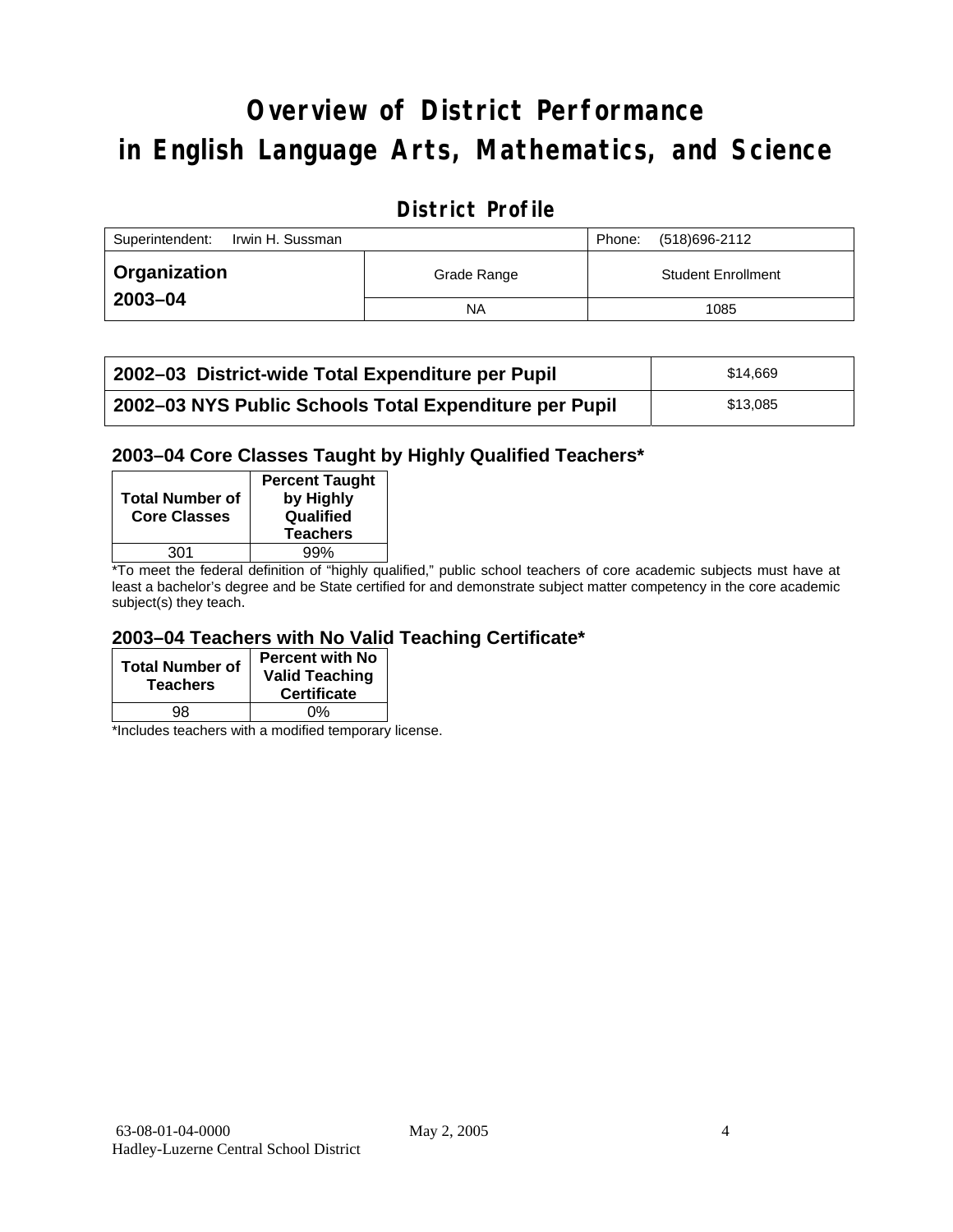English Language Arts



|                                        | <b>Counts of Students</b> |                    |                    |                    |                     |                   |
|----------------------------------------|---------------------------|--------------------|--------------------|--------------------|---------------------|-------------------|
| Performance at<br><b>This District</b> | Level 1<br>455-602        | Level 2<br>603-644 | Level 3<br>645-691 | Level 4<br>692-800 | <b>Total Tested</b> | <b>Mean Score</b> |
| <b>Jan-Feb 2002</b>                    |                           | 27                 | 43                 |                    | 79                  | 646               |
| Feb 2003                               |                           | 32                 | 30                 |                    | 78                  | 644               |
| <b>Feb 2004</b>                        |                           | 37                 | 41                 |                    | 89                  | 642               |

|         | Elementary-Level English Language Arts Levels — Listening, Reading, and Writing Standards                     |  |  |  |  |
|---------|---------------------------------------------------------------------------------------------------------------|--|--|--|--|
| Level 4 | These students <b>exceed the standards</b> and are moving toward high performance on the Regents examination. |  |  |  |  |
| Level 3 | These students meet the standards and, with continued steady growth, should pass the Regents examination.     |  |  |  |  |
| Level 2 | These students <b>need extra help</b> to meet the standards and pass the Regents examination.                 |  |  |  |  |
| Level 1 | These students have serious academic deficiencies.                                                            |  |  |  |  |

**Performance of Limited English Proficient Students Taking the New York State English as a Second Language Achievement Test (NYSESLAT) as the Measure of English Language Arts Achievement**

| Grade 4 | Level 1 | Level <sub>2</sub> | ∟evel 3 | Level 4 | <b>Total Tested</b> |
|---------|---------|--------------------|---------|---------|---------------------|
| 2004    |         |                    |         |         |                     |

**Performance of Students with Severe Disabilities on the New York State Alternate Assessment (NYSAA) in English** 

| <b>Elementary Level</b> | AA–Level . | AA-Level 2 | ذ AA–Level | AA-Level 4 | <b>Total Tested</b> |
|-------------------------|------------|------------|------------|------------|---------------------|
| 2003-04                 |            |            |            |            |                     |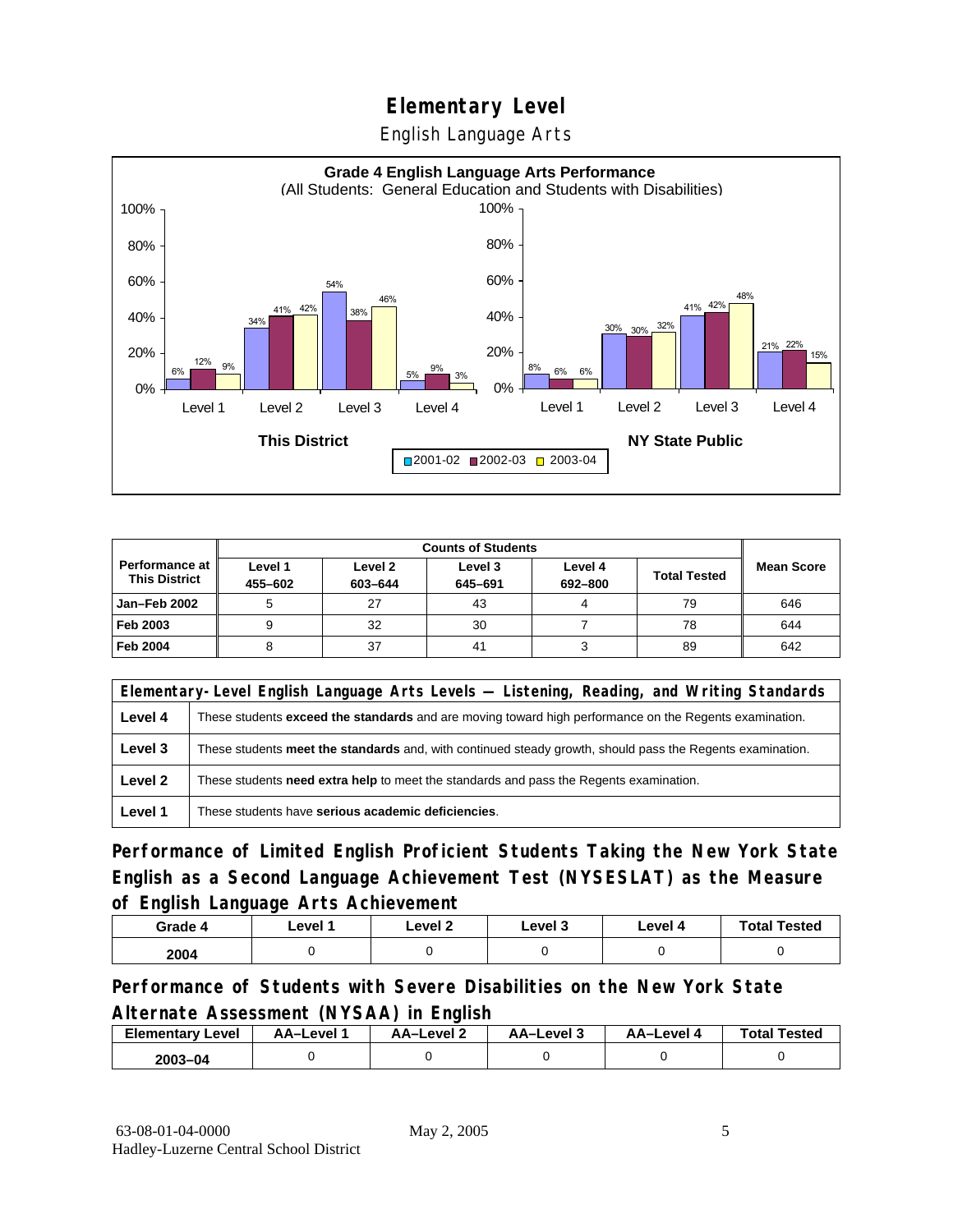#### Mathematics



|                                        | <b>Counts of Students</b> |                    |                    |                    |                     |                   |  |
|----------------------------------------|---------------------------|--------------------|--------------------|--------------------|---------------------|-------------------|--|
| Performance at<br><b>This District</b> | Level 1<br>448-601        | Level 2<br>602-636 | Level 3<br>637-677 | Level 4<br>678-810 | <b>Total Tested</b> | <b>Mean Score</b> |  |
| May 2002                               |                           | 27                 | 44                 | 10                 | 83                  | 646               |  |
| May 2003                               |                           | 19                 | 48                 |                    | 81                  | 643               |  |
| May 2004                               |                           | 25                 | 50                 | 11                 | 89                  | 649               |  |

| Elementary-Level Mathematics Levels - |                                                                                                               |  |  |  |  |
|---------------------------------------|---------------------------------------------------------------------------------------------------------------|--|--|--|--|
|                                       | Knowledge, Reasoning, and Problem-Solving Standards                                                           |  |  |  |  |
| Level 4                               | These students <b>exceed the standards</b> and are moving toward high performance on the Regents examination. |  |  |  |  |
| Level 3                               | These students meet the standards and, with continued steady growth, should pass the Regents examination.     |  |  |  |  |
| Level 2                               | These students <b>need extra help</b> to meet the standards and pass the Regents examination.                 |  |  |  |  |
| Level 1                               | These students have serious academic deficiencies.                                                            |  |  |  |  |

#### **Performance of Students with Severe Disabilities on the New York State Alternate Assessment (NYSAA) in Mathematics**

| <b>Elementary Level</b> | AA-Level | <b>AA-Level 2</b> | AA-Level 3 | AA-Level 4 | <b>Total Tested</b> |
|-------------------------|----------|-------------------|------------|------------|---------------------|
| 2003-04                 |          |                   |            |            |                     |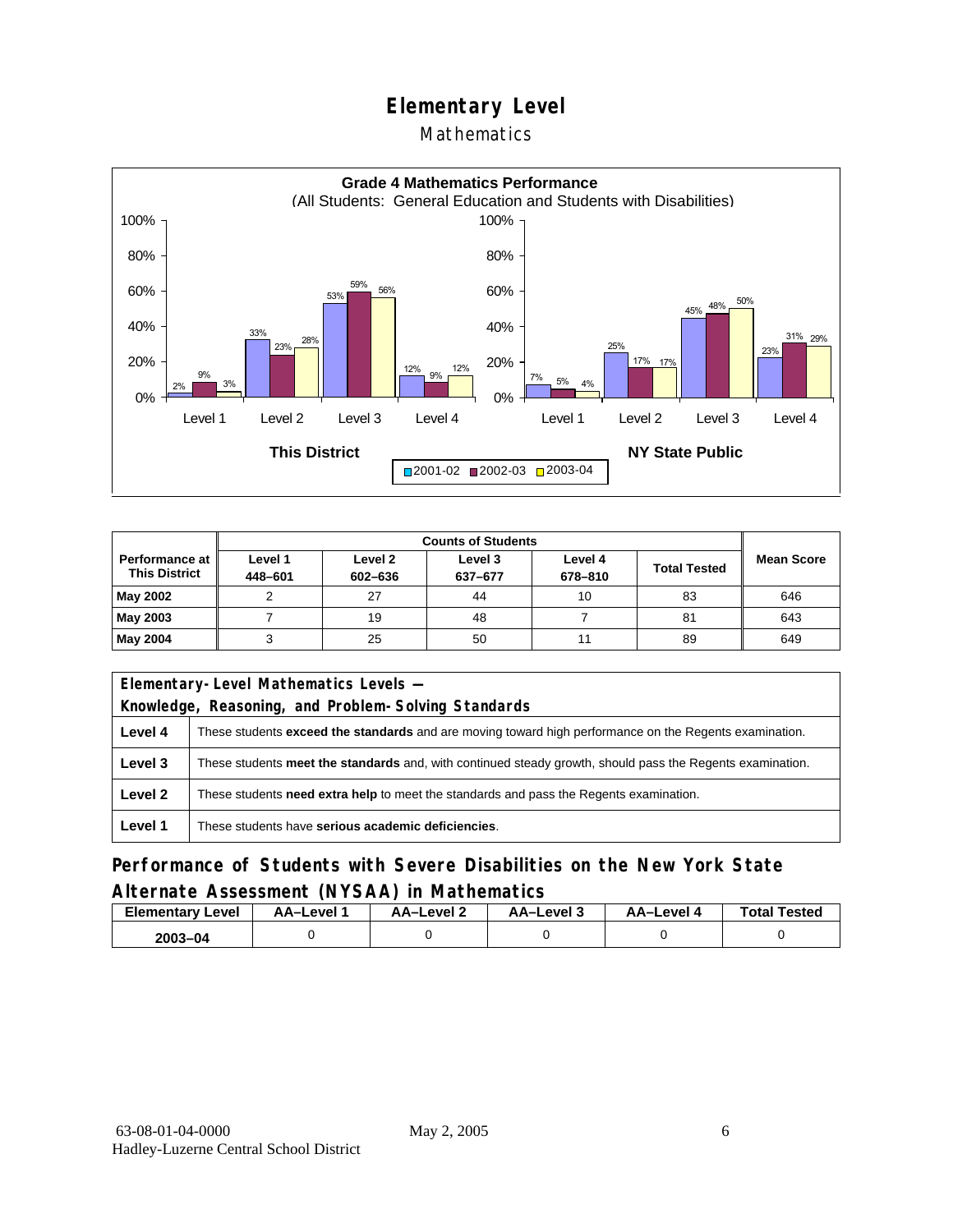Science\*



| <b>Performance at I</b><br><b>This District</b> | Level 1<br>0-44 | Level <sub>2</sub><br>$45 - 64$ | Level 3<br>$65 - 84$ | Level 4<br>85-100 | <b>Total Tested</b> | <b>Mean Score</b> |
|-------------------------------------------------|-----------------|---------------------------------|----------------------|-------------------|---------------------|-------------------|
| <b>May 2004</b>                                 |                 |                                 | 55                   | 19                | 90                  | 73                |

|         | Elementary-Level Science Levels -                                                                             |  |  |  |  |
|---------|---------------------------------------------------------------------------------------------------------------|--|--|--|--|
|         | Knowledge, Reasoning, and Problem-Solving Standards                                                           |  |  |  |  |
| Level 4 | These students <b>exceed the standards</b> and are moving toward high performance on the Regents examination. |  |  |  |  |
| Level 3 | These students meet the standards and, with continued steady growth, should pass the Regents examination.     |  |  |  |  |
| Level 2 | These students <b>need extra help</b> to meet the standards and pass the Regents examination.                 |  |  |  |  |
| Level 1 | These students have serious academic deficiencies.                                                            |  |  |  |  |

#### **Performance of Students with Severe Disabilities on the New York State Alternate Assessment (NYSAA) in Science**

| <b>Elementary</b><br>Level | AA-Level | AA-Level 2 | AA-Level 3 | AA-Level 4 | <b>Total Tested</b> |
|----------------------------|----------|------------|------------|------------|---------------------|
| $2003 - 04$                |          |            |            |            |                     |

\*Only one year of data is shown because a new assessment in elementary-level science was administered for the first time in 2003–04.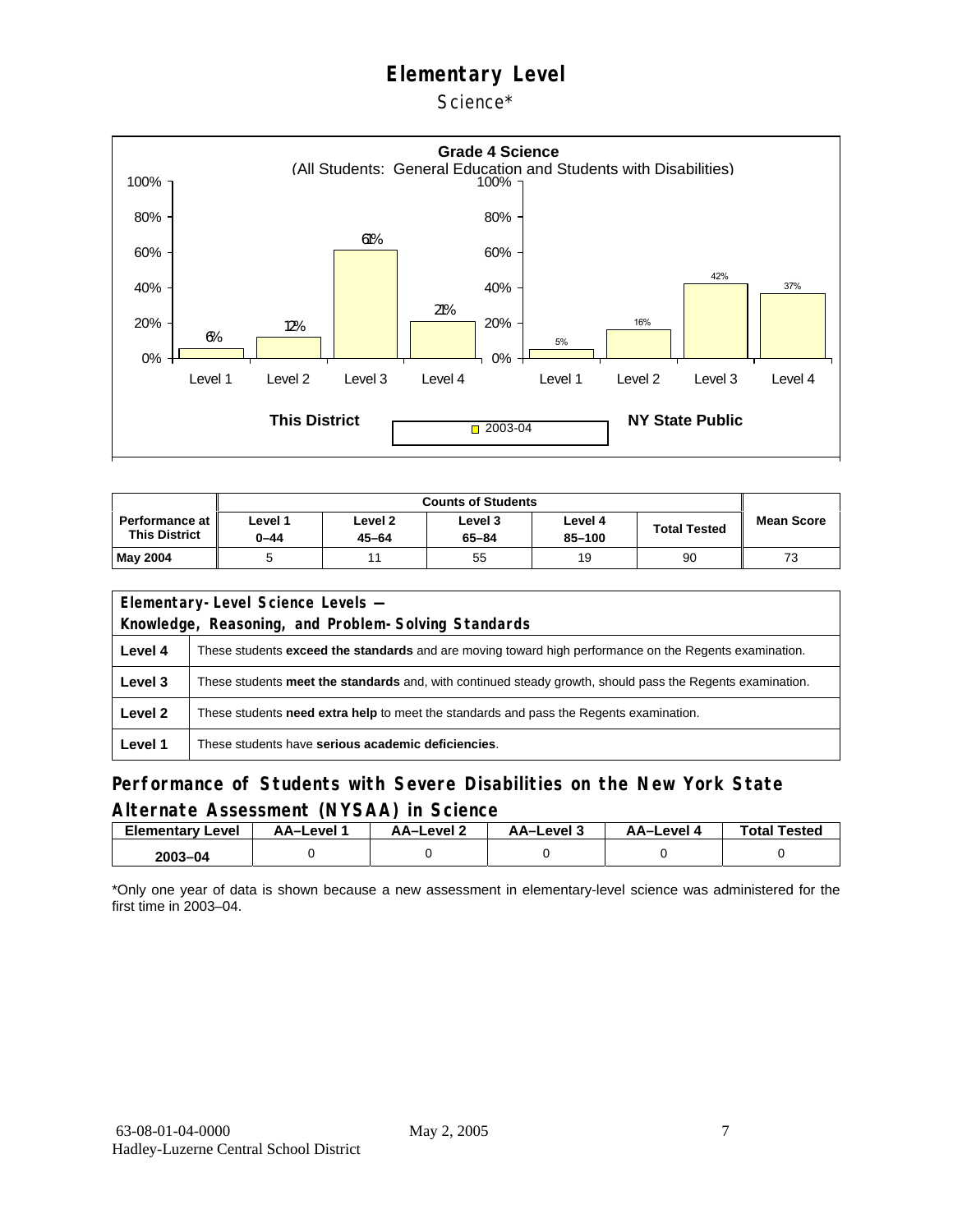#### English Language Arts



|                                               |                    |                    | <b>Counts of Students</b> |                    |                     |                   |
|-----------------------------------------------|--------------------|--------------------|---------------------------|--------------------|---------------------|-------------------|
| <b>Performance at</b><br><b>This District</b> | Level 1<br>527-659 | Level 2<br>660-698 | Level 3<br>699-737        | Level 4<br>738-830 | <b>Total Tested</b> | <b>Mean Score</b> |
| <b>March 2002</b>                             |                    | 51                 | 28                        | 10                 | 96                  | 695               |
|                                               | Level 1<br>527-657 | Level 2<br>658-696 | Level 3<br>697-736        | Level 4<br>737-830 | <b>Total Tested</b> |                   |
| January 2003                                  | 9                  | 67                 | 23                        | 3                  | 102                 | 685               |
| January 2004                                  | 5                  | 38                 | 37                        |                    | 84                  | 696               |

|         | Middle-Level English Language Arts Levels — Listening, Reading, and Writing Standards                         |  |  |  |  |
|---------|---------------------------------------------------------------------------------------------------------------|--|--|--|--|
| Level 4 | These students <b>exceed the standards</b> and are moving toward high performance on the Regents examination. |  |  |  |  |
| Level 3 | These students meet the standards and, with continued steady growth, should pass the Regents examination.     |  |  |  |  |
| Level 2 | These students need extra help to meet the standards and pass the Regents examination.                        |  |  |  |  |
| Level 1 | These students have serious academic deficiencies.                                                            |  |  |  |  |

**Performance of Limited English Proficient Students Taking the New York State English as a Second Language Achievement Test (NYSESLAT) as the Measure of English Language Arts Achievement**

| Grade 8 | Level 1 | Level 2 | Level 3 | Level 4 | <b>Total Tested</b> |
|---------|---------|---------|---------|---------|---------------------|
| 2004    |         |         |         |         |                     |

**Performance of Students with Severe Disabilities on the New York State Alternate Assessment (NYSAA) in English** 

| <b>Middle Level</b> | <b>AA-Level</b> | AA-Level 2 | AA-Level 3 | AA-Level 4 | <b>Total Tested</b> |
|---------------------|-----------------|------------|------------|------------|---------------------|
| $2003 - 04$         |                 |            |            |            |                     |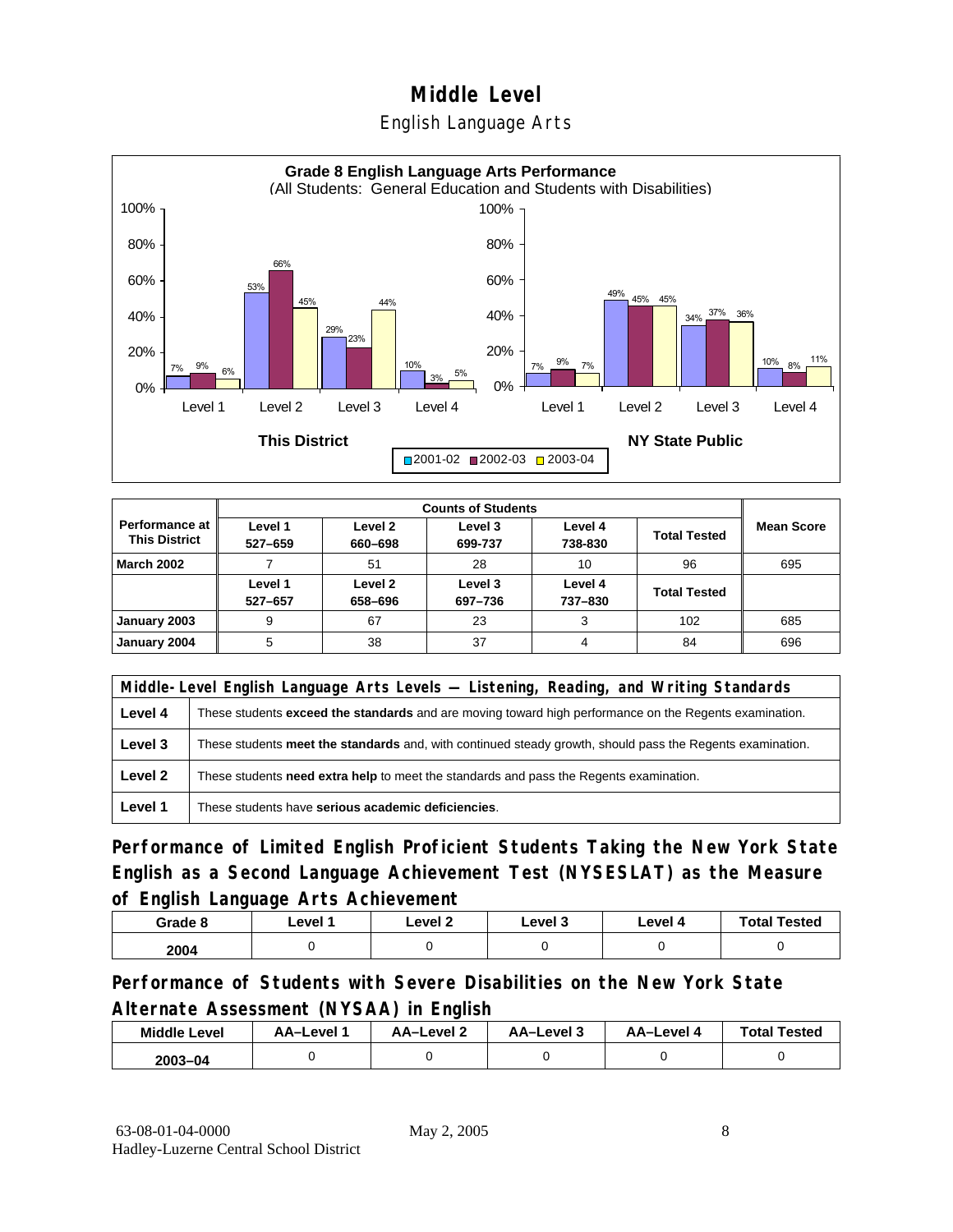**Mathematics** 



|                                               |                    | <b>Counts of Students</b>                                                             |    |                   |     |     |  |  |  |
|-----------------------------------------------|--------------------|---------------------------------------------------------------------------------------|----|-------------------|-----|-----|--|--|--|
| <b>Performance at</b><br><b>This District</b> | Level 1<br>517-680 | Level 2<br>Level 3<br>Level 4<br><b>Total Tested</b><br>760-882<br>716-759<br>681-715 |    | <b>Mean Score</b> |     |     |  |  |  |
| May 2002                                      | 8                  | 41                                                                                    | 43 |                   | 93  | 709 |  |  |  |
| May 2003                                      | 14                 | 47                                                                                    | 38 |                   | 104 | 712 |  |  |  |
| May 2004                                      | 6                  | 20                                                                                    | 50 |                   | 81  | 720 |  |  |  |

|         | Middle-Level Mathematics Levels — Knowledge, Reasoning, and Problem-Solving Standards                     |  |  |  |  |
|---------|-----------------------------------------------------------------------------------------------------------|--|--|--|--|
| Level 4 | These students exceed the standards and are moving toward high performance on the Regents examination.    |  |  |  |  |
| Level 3 | These students meet the standards and, with continued steady growth, should pass the Regents examination. |  |  |  |  |
| Level 2 | These students need extra help to meet the standards and pass the Regents examination.                    |  |  |  |  |
| Level 1 | These students have serious academic deficiencies.                                                        |  |  |  |  |

#### **Performance of Students with Severe Disabilities on the New York State Alternate Assessment (NYSAA) in Mathematics**

| <b>Middle</b><br>Level | AA–Level | AA-Level 2 | AA-Level 3 | AA-Level | <b>Total Tested</b> |
|------------------------|----------|------------|------------|----------|---------------------|
| 2003-04                |          |            |            |          |                     |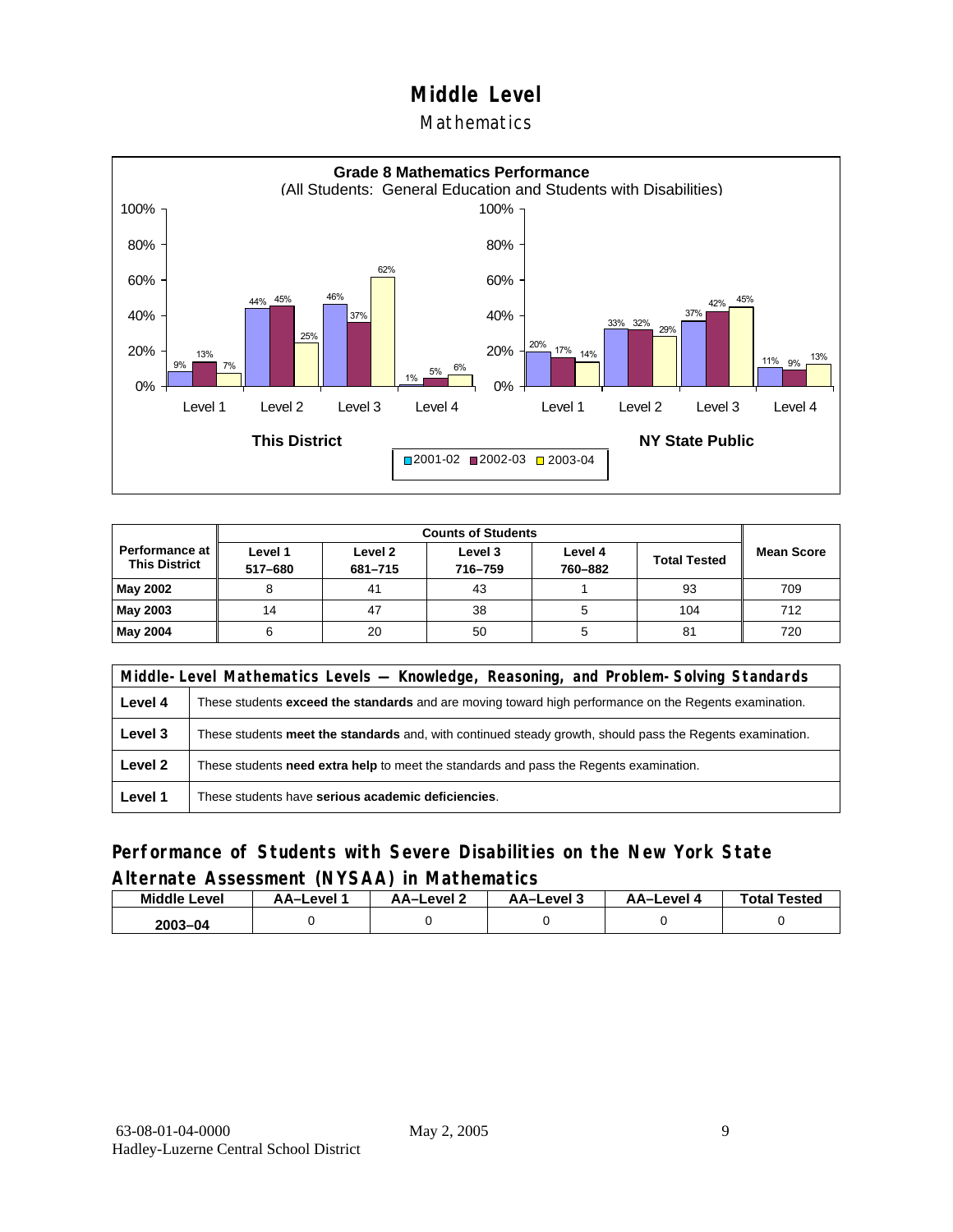#### **Science**



| <b>June 2002</b> | Middle-Level Science        |    |    |          |    |    |
|------------------|-----------------------------|----|----|----------|----|----|
|                  | <b>Regents Science</b>      |    |    |          |    |    |
| January/         | Middle-Level Science        |    | 59 | $\Omega$ | 98 | 79 |
|                  | June 2003   Regents Science |    |    |          |    |    |
| January/         | Middle-Level Science        | 13 | 48 |          | 82 | 76 |
|                  | June 2004   Regents Science |    |    |          |    |    |
|                  |                             |    |    |          |    |    |

| Middle-Level Science Levels — Knowledge, Reasoning, and Problem-Solving Standards* |                                                                                                                                                                                                |  |  |  |
|------------------------------------------------------------------------------------|------------------------------------------------------------------------------------------------------------------------------------------------------------------------------------------------|--|--|--|
| Level 4                                                                            | These students exceed the standards on the middle-level science test and are moving toward high performance<br>on the Regents examinations or score 85–100 on a Regents science examination.   |  |  |  |
| Level 3                                                                            | These students meet the standards on the middle-level science test and, with continued steady growth, should<br>pass the Regents examinations or score 65–84 on a Regents science examination. |  |  |  |
| Level 2                                                                            | These students need extra help to meet the standards for middle-level science and to pass the Regents<br>examinations or score 55-64 on a Regents science examination.                         |  |  |  |
| Level 1                                                                            | These students have serious academic deficiencies as evidenced in the middle-level science test or score 0–54<br>on a Regents science examination.                                             |  |  |  |

\*Students may demonstrate proficiency in middle-level science by scoring at Level 3 or above on the middle-level science test or by scoring 65 or above on a Regents examination in science.

#### **Performance of Students with Severe Disabilities on the New York State Alternate Assessment (NYSAA) in Science**

| <b>Middle Level</b> | AA–Level | AA-Level 2 | AA-Level 3 | <b>AA-Level 4</b> | <b>Total Tested</b> |  |
|---------------------|----------|------------|------------|-------------------|---------------------|--|
| $2003 - 04$         |          |            |            |                   |                     |  |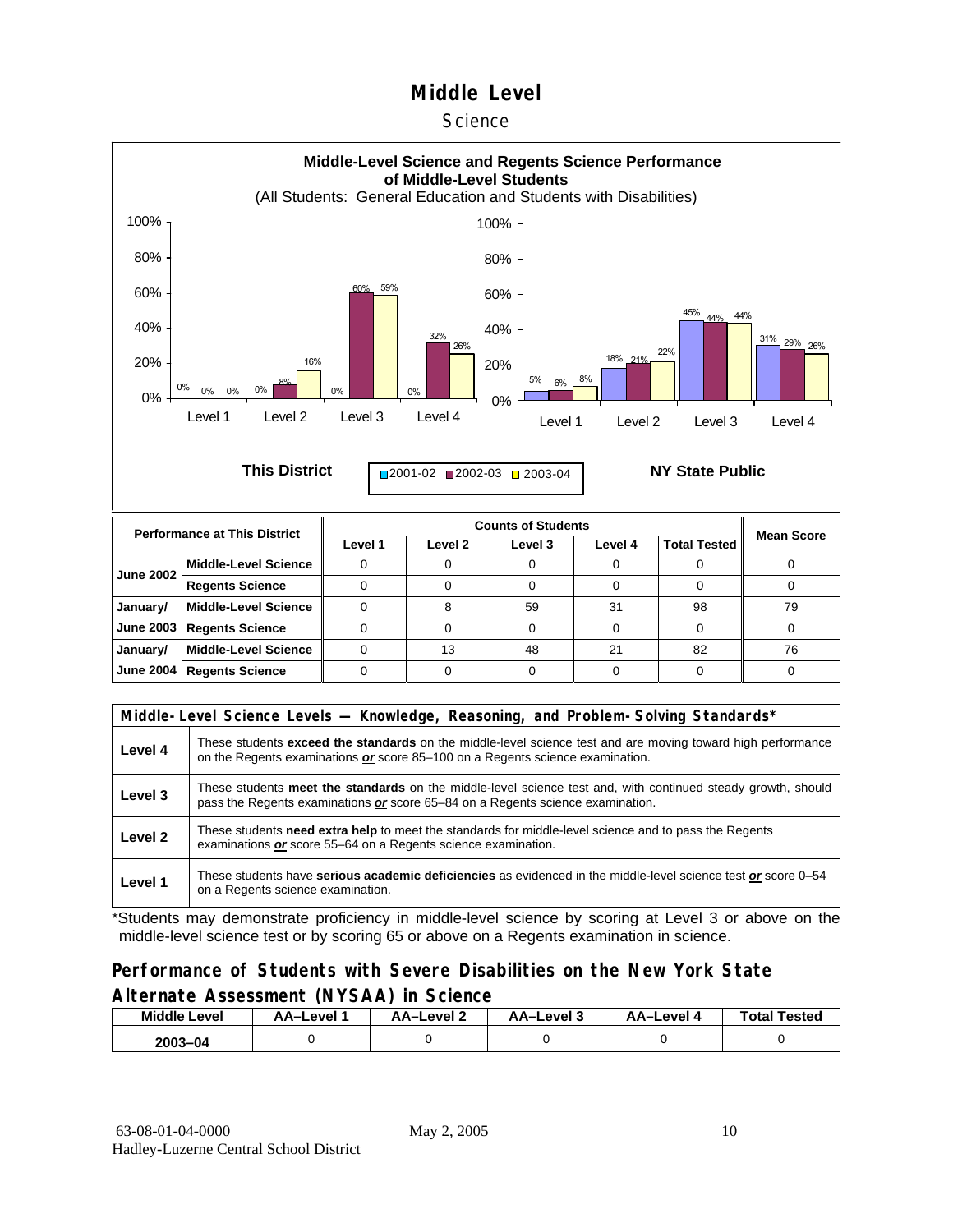## **High School English Achievement after Four Years of Instruction**

 The graphs and tables below present performance of the 1998, 1999, and 2000 cohort members, four years after entering grade 9, in meeting the graduation assessment requirement in English. In the graph, students passing approved alternatives to this examination are counted as scoring in the 65 to 84 range. RCT results are not included in the graph. The data in these tables and charts show the performance of the cohorts as of June 30<sup>th</sup> of the fourth year after first entering grade 9. Data for the 1999 and 2000 cohorts include all students in cohorts in the district's schools, students continuously enrolled in the district who transferred between schools within the district, and students placed outside the district but who are the reporting responsibility of the district. Data for the 1998 cohort include all students in the cohort in the district's schools.



| English Graduation Requirement Achievement after Four Years of High School* |                                                                                                                                                                                                                                                               |  |  |    |    |  |  |  |  |  |
|-----------------------------------------------------------------------------|---------------------------------------------------------------------------------------------------------------------------------------------------------------------------------------------------------------------------------------------------------------|--|--|----|----|--|--|--|--|--|
|                                                                             | <b>Cohort Members</b><br><b>Highest Score</b><br><b>Highest Score</b><br><b>Highest Score</b><br><b>Highest Score</b><br>Between 55 and 64<br>Between 85 and 100<br>Between 0 and 54<br><b>Alternative Credit</b><br>Between 65 and 84<br><b>All Students</b> |  |  |    |    |  |  |  |  |  |
| 1998 Cohort                                                                 | 64                                                                                                                                                                                                                                                            |  |  |    | 22 |  |  |  |  |  |
| 1999 Cohort                                                                 | 82                                                                                                                                                                                                                                                            |  |  | 30 | 40 |  |  |  |  |  |
| 2000 Cohort                                                                 | 70                                                                                                                                                                                                                                                            |  |  | 34 | 30 |  |  |  |  |  |

\*Assessments used to determine counts in this table include the Regents examination in comprehensive English, the component retest in English, and approved alternatives.

| Performance of Students Who Took the Regents Competency<br>Tests in Reading and Writing to Meet the Graduation Requirement* |  |  |  |  |  |  |  |
|-----------------------------------------------------------------------------------------------------------------------------|--|--|--|--|--|--|--|
| <b>Failed RCT in Reading</b><br><b>Passed the RCTs</b><br>and/or Writing                                                    |  |  |  |  |  |  |  |
| 1998 Cohort                                                                                                                 |  |  |  |  |  |  |  |
| 1999 Cohort                                                                                                                 |  |  |  |  |  |  |  |
| 2000 Cohort                                                                                                                 |  |  |  |  |  |  |  |

\*Includes only students eligible for the safety net who did not score 55 or higher on the Regents examination or an approved alternative. Some students in the "Passed the RCTs" counts are also included in the 0–54 counts in the graph above.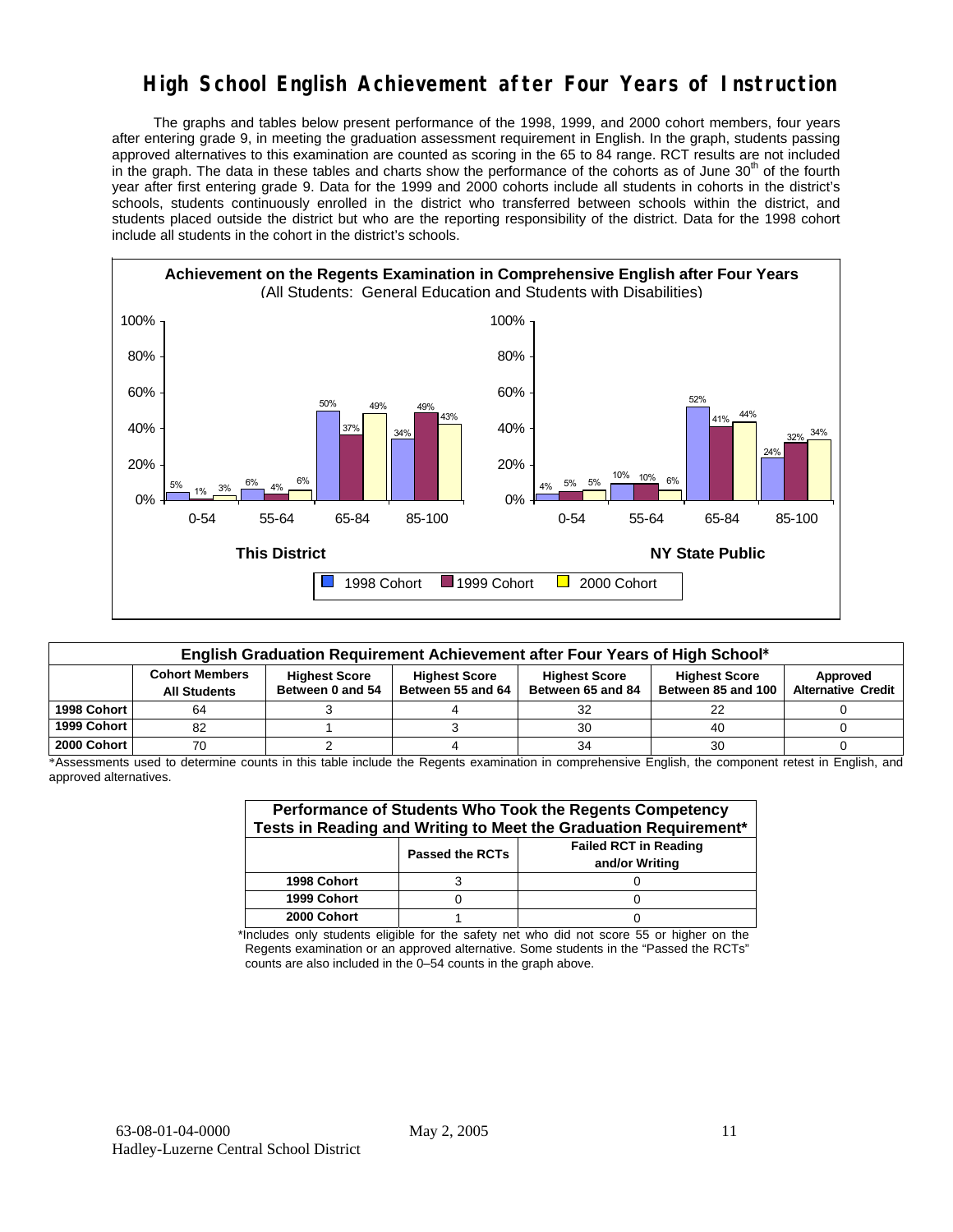## **High School Mathematics Achievement after Four Years of Instruction**

 The graphs and tables below present performance of the 1998, 1999, and 2000 cohort members, four years after entering grade 9, in meeting the graduation assessment requirement in mathematics. In the graph, students passing approved alternatives to these examinations are counted as scoring in the 65 to 84 range. RCT results are not included in the graph. The data in these tables and charts show the performance of the cohorts as of June 30<sup>th</sup> of the fourth year after first entering grade 9. Data for the 1999 and 2000 cohorts include all students in cohorts in the district's schools, students continuously enrolled in the district who transferred between schools within the district, and students placed outside the district but who are the reporting responsibility of the district. Data for the 1998 cohort include all students in the cohort in the district's schools.



| Mathematics Graduation Requirement Achievement after Four Years of High School* |                                                                                                                                                                                                                                                                        |  |  |    |    |  |  |  |  |  |
|---------------------------------------------------------------------------------|------------------------------------------------------------------------------------------------------------------------------------------------------------------------------------------------------------------------------------------------------------------------|--|--|----|----|--|--|--|--|--|
|                                                                                 | <b>Highest Score</b><br><b>Highest Score</b><br><b>Highest Score</b><br>Approved<br><b>Cohort Members</b><br><b>Highest Score</b><br>Between 65 and 84<br><b>All Students</b><br><b>Alternative Credit</b><br>Between 0 and 54 Between 55 and 64<br>Between 85 and 100 |  |  |    |    |  |  |  |  |  |
| 1998 Cohort                                                                     | 64                                                                                                                                                                                                                                                                     |  |  |    | 24 |  |  |  |  |  |
| 1999 Cohort                                                                     | 82                                                                                                                                                                                                                                                                     |  |  | 23 | 44 |  |  |  |  |  |
| 2000 Cohort                                                                     | 70                                                                                                                                                                                                                                                                     |  |  | 20 | 33 |  |  |  |  |  |

\*Assessments used to determine counts in this table include a Regents examination in mathematics, the component retest in mathematics, and approved alternatives.

| Performance of Students Who Took the Regents Competency<br>Test in Mathematics to Meet the Graduation Requirement* |                       |                                          |  |  |  |  |  |
|--------------------------------------------------------------------------------------------------------------------|-----------------------|------------------------------------------|--|--|--|--|--|
|                                                                                                                    | <b>Passed the RCT</b> | <b>Failed at Least</b><br><b>One RCT</b> |  |  |  |  |  |
| 1998 Cohort                                                                                                        |                       |                                          |  |  |  |  |  |
| 1999 Cohort                                                                                                        |                       |                                          |  |  |  |  |  |
| 2000 Cohort                                                                                                        |                       |                                          |  |  |  |  |  |

\*Includes only students eligible for the safety net who did not score 55 or higher on the Regents examination or an approved alternative. Some students in the "Passed the RCTs" counts are also included in the 0–54 counts in the graph above.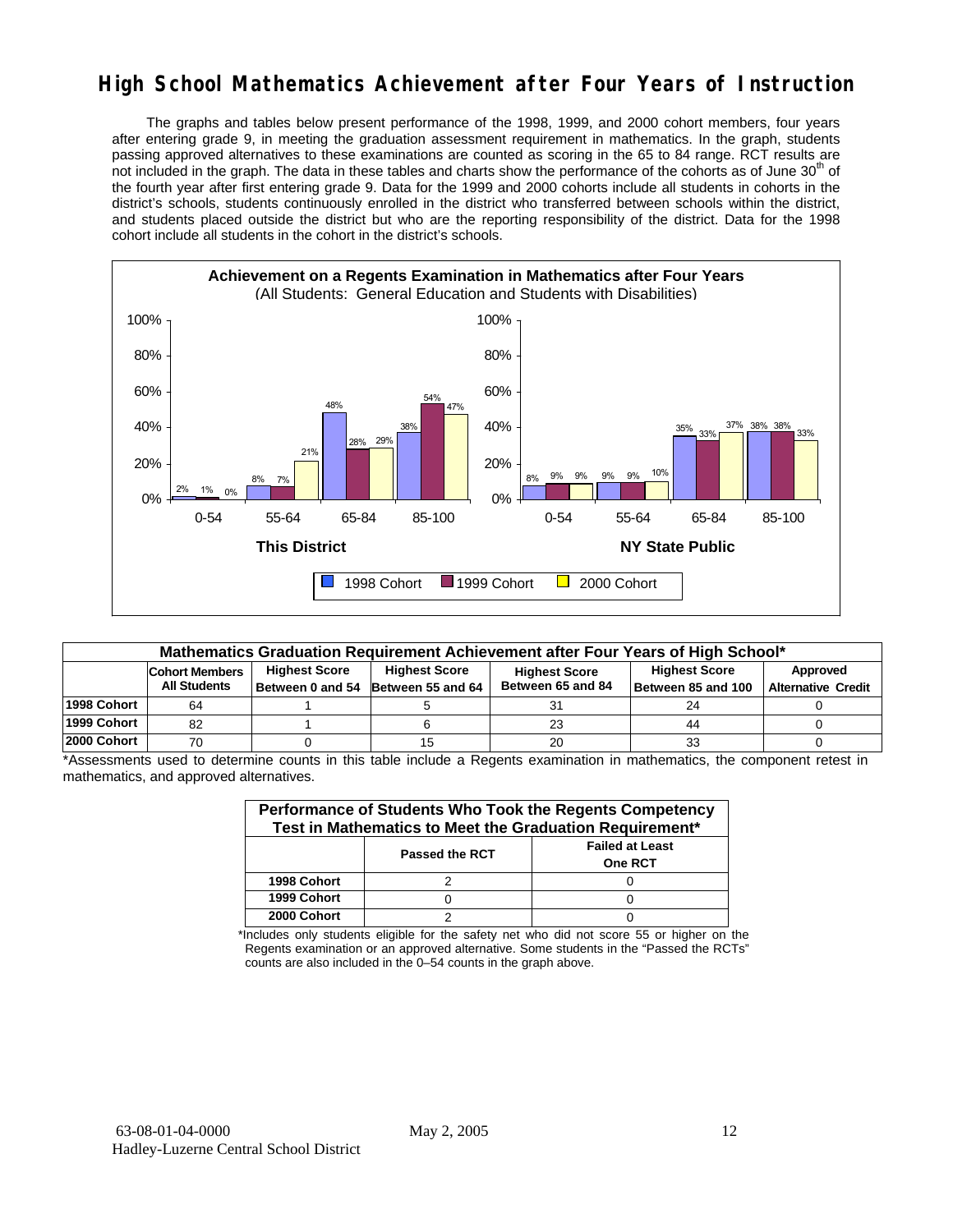## **Cohort Graduation Rates**

 Students were counted as graduates if they earned a local diploma with or without a Regents endorsement by August 31<sup>st</sup> of the fourth year after first entering grade 9. The graduation-rate cohort includes students who transferred to general education development (GED) programs. These students were not counted in the 1998 and 1999 school accountability cohort for English and mathematics.



| <b>Cohort Graduation Rates</b> |                                  |                                |                                                                                                    |    |  |  |  |  |  |
|--------------------------------|----------------------------------|--------------------------------|----------------------------------------------------------------------------------------------------|----|--|--|--|--|--|
|                                | <b>Cohort</b><br>Members*<br>(a) | <b>Transfers to GED</b><br>(b) | <b>Graduation Rate</b><br><b>Cohort</b><br><b>Number</b><br><b>Members</b><br>Graduated<br>$(a+b)$ |    |  |  |  |  |  |
| 1998 Cohort                    | 64                               |                                | 64                                                                                                 | 61 |  |  |  |  |  |
| 1999 Cohort                    | 83                               |                                | 84                                                                                                 | 72 |  |  |  |  |  |

\*Count as of August 31<sup>st</sup> of the fourth year after first entering grade 9.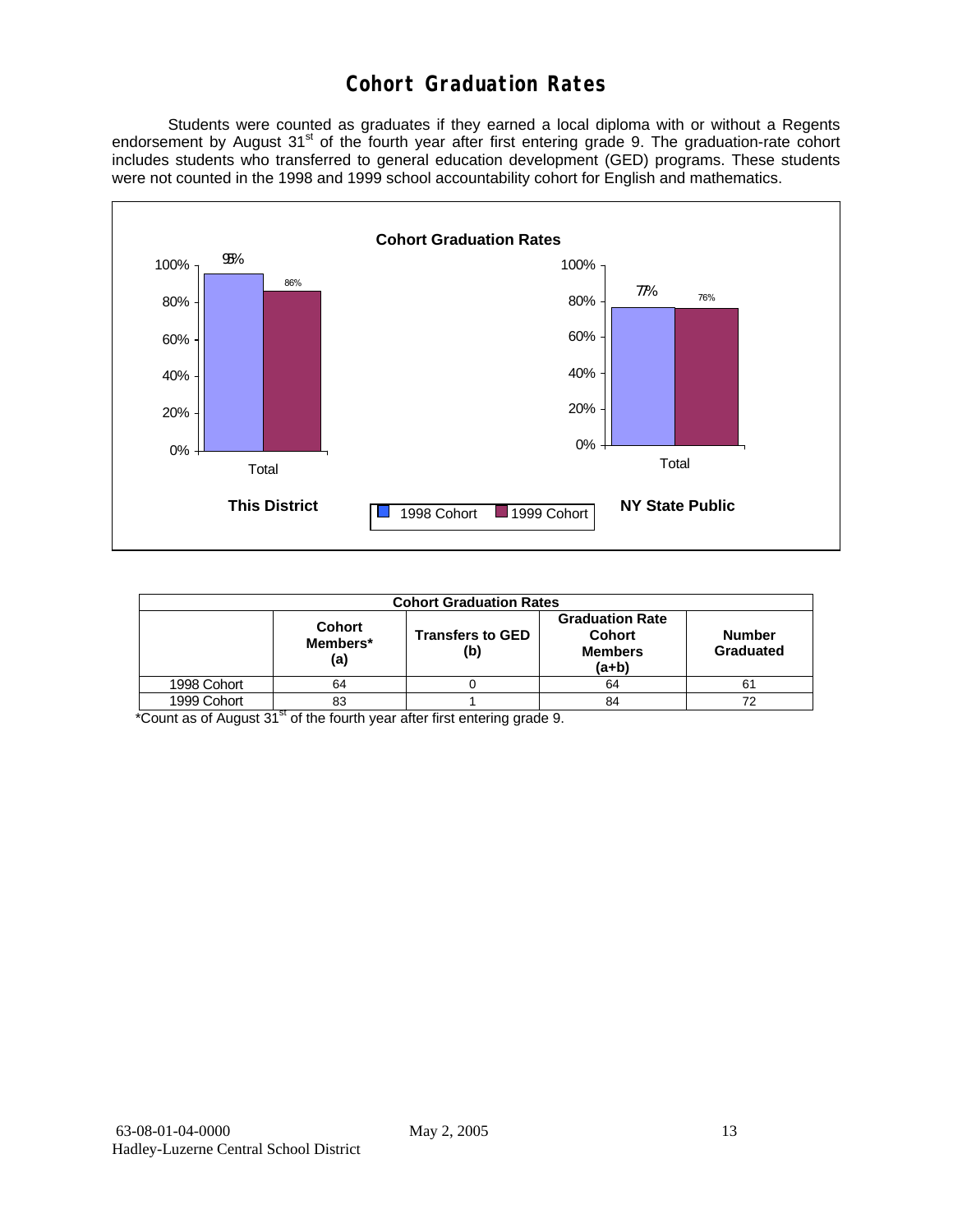# **Analysis of Student Subgroup Performance**

Historically, on State assessments the average performance of Black, Hispanic, and Native American students has been lower than that of White and Asian students. Similarly, students from lowincome families have not performed as well as those from higher income families. A high priority of the Board of Regents is to eliminate these gaps in student performance. In addition, Title I of the federal Elementary and Secondary Education Act includes explicit requirements "to ensure that students served by Title I are given the same opportunity to achieve to high standards and are held to the same high expectations as all students in each State."

This section of the district report card provides performance data for two years by racial/ethnic group, disability status, gender, English proficiency status, income level, and migrant status. The purpose of the student subgroup analyses is to determine if students who perform below the standards in any school tend to fall into particular groups, such as minority students, limited English proficient students, or economically disadvantaged students. If these analyses provide evidence that students in one of the groups achieve at a lower level than other students, the district should examine the reasons for this lower performance and make necessary changes in curriculum, instruction, and student support services to remedy these performance gaps. If your district did not report data for the 2003–04 school year for a subject and grade, a table showing data for subgroups in that subject and grade will not be included in the *Analysis*.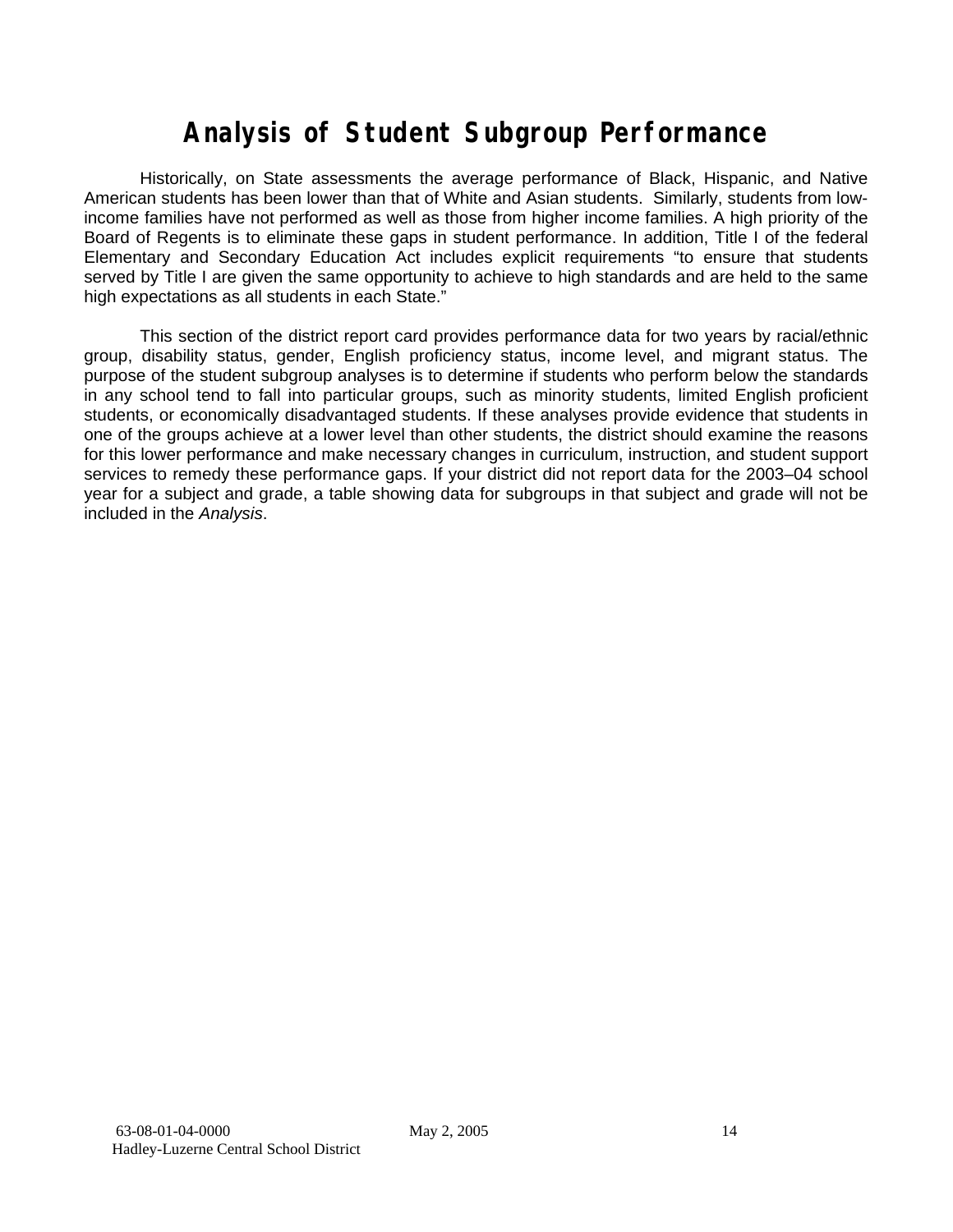### English Language Arts

|                                              |               |         | ັ<br>2002-03                      |     | 2003-04       |             |                                   |    |
|----------------------------------------------|---------------|---------|-----------------------------------|-----|---------------|-------------|-----------------------------------|----|
| <b>Student Subgroup</b>                      | <b>Total</b>  |         | <b>Percentages of Tested</b>      |     | <b>Total</b>  |             | <b>Percentages of Tested</b>      |    |
|                                              | <b>Tested</b> |         | <b>Students Scoring at Levels</b> |     | <b>Tested</b> |             | <b>Students Scoring at Levels</b> |    |
|                                              |               | $2 - 4$ | $3 - 4$                           | 4   |               | $2 - 4$     | $3 - 4$                           | 4  |
| <b>Results by Race/Ethnicity</b>             |               |         |                                   |     |               |             |                                   |    |
| American Indian/Alaskan Native               | 0             | 0%      | 0%                                | 0%  | $\mathbf 0$   | 0%          | 0%                                | 0% |
| <b>Black</b>                                 | 0             | 0%      | 0%                                | 0%  | 2             | s           | s                                 | s  |
| Hispanic                                     | 0             | 0%      | 0%                                | 0%  | $\mathbf{1}$  | s           | s                                 | s  |
| Asian or Pacific Islander                    | 0             | 0%      | 0%                                | 0%  | 0             | 0%          | 0%                                | 0% |
| White                                        | 78            | 88%     | 47%                               | 9%  | 86            | $\mathbf s$ | $\mathbf s$                       | s  |
| Total                                        | 78            | 88%     | 47%                               | 9%  | 89            | 91%         | 49%                               | 3% |
| Small Group Totals (s)                       | 0             | 0%      | 0%                                | 0%  | 89            | 91%         | 49%                               | 3% |
| <b>Results by Disability Status</b>          |               |         |                                   |     |               |             |                                   |    |
| General-education students                   | 64            | 95%     | 56%                               | 11% | 76            | 97%         | 58%                               | 4% |
| Students with disabilities                   | 14            | 57%     | 7%                                | 0%  | 13            | 54%         | 0%                                | 0% |
| Total                                        | 78            | 88%     | 47%                               | 9%  | 89            | 91%         | 49%                               | 3% |
| <b>Results by Gender</b>                     |               |         |                                   |     |               |             |                                   |    |
| Female                                       | 45            | 89%     | 53%                               | 11% | 43            | 93%         | 56%                               | 5% |
| Male                                         | 33            | 88%     | 39%                               | 6%  | 46            | 89%         | 43%                               | 2% |
| Total                                        | 78            | 88%     | 47%                               | 9%  | 89            | 91%         | 49%                               | 3% |
| <b>Results by English Proficiency Status</b> |               |         |                                   |     |               |             |                                   |    |
| English proficient                           | 78            | 88%     | 47%                               | 9%  | 89            | 91%         | 49%                               | 3% |
| Limited English proficient                   | 0             | 0%      | 0%                                | 0%  | 0             | 0%          | 0%                                | 0% |
| Total                                        | 78            | 88%     | 47%                               | 9%  | 89            | 91%         | 49%                               | 3% |
| <b>Results by Income Level</b>               |               |         |                                   |     |               |             |                                   |    |
| Economically disadvantaged                   | 25            | 84%     | 32%                               | 8%  | 39            | 85%         | 33%                               | 0% |
| Not disadvantaged                            | 53            | 91%     | 55%                               | 9%  | 50            | 96%         | 62%                               | 6% |
| Total                                        | 78            | 88%     | 47%                               | 9%  | 89            | 91%         | 49%                               | 3% |
| <b>Results by Migrant Status</b>             |               |         |                                   |     |               |             |                                   |    |
| Migrant family                               | $\mathbf 0$   | 0%      | 0%                                | 0%  | 0             | 0%          | 0%                                | 0% |
| Not migrant family                           | 78            | 88%     | 47%                               | 9%  | 89            | 91%         | 49%                               | 3% |
| Total                                        | 78            | 88%     | 47%                               | 9%  | 89            | 91%         | 49%                               | 3% |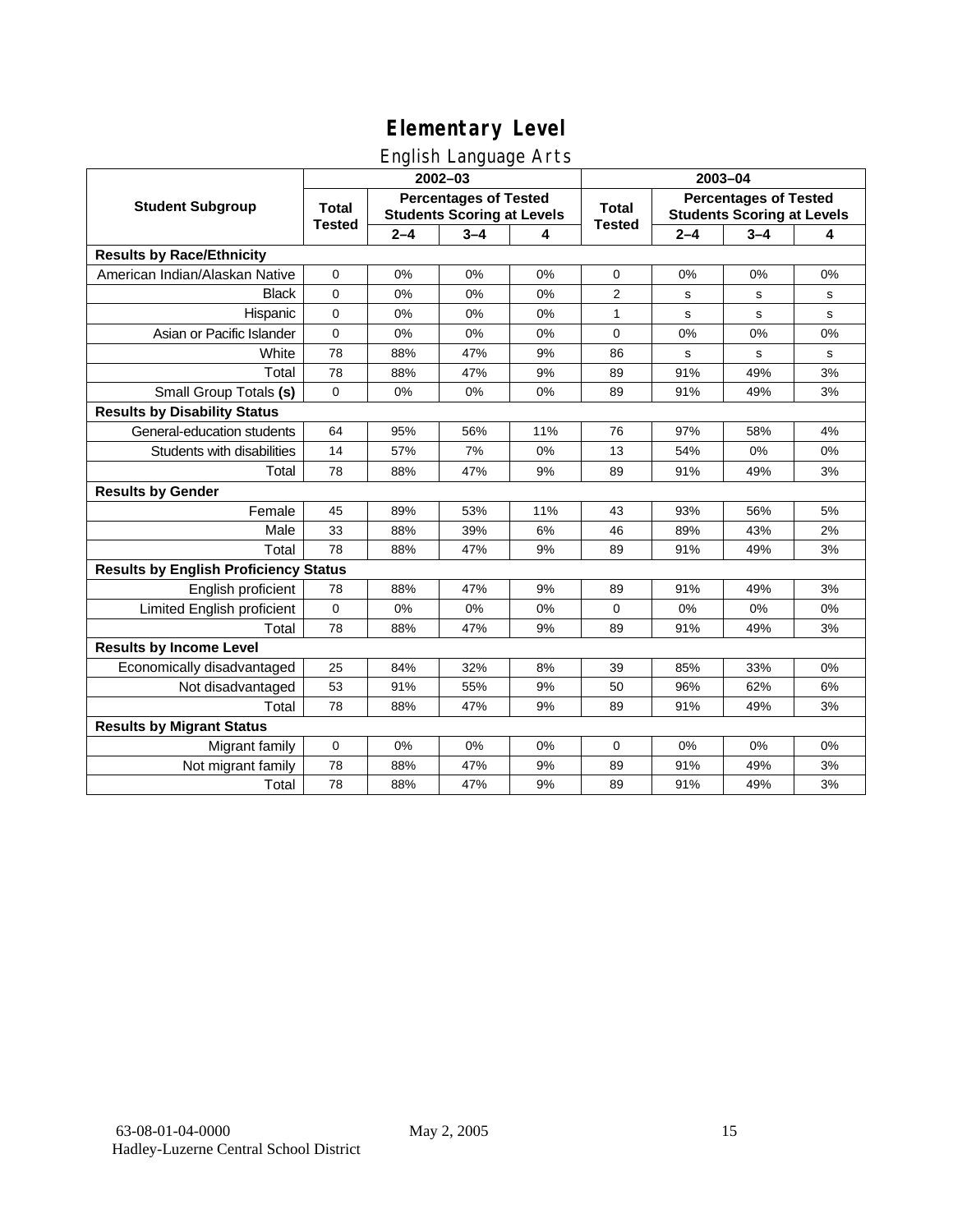#### Mathematics

|                                              |               |         | 2002-03                                                           |     | 2003-04                |                                                                   |             |     |
|----------------------------------------------|---------------|---------|-------------------------------------------------------------------|-----|------------------------|-------------------------------------------------------------------|-------------|-----|
| <b>Student Subgroup</b>                      | <b>Total</b>  |         | <b>Percentages of Tested</b><br><b>Students Scoring at Levels</b> |     | Total<br><b>Tested</b> | <b>Percentages of Tested</b><br><b>Students Scoring at Levels</b> |             |     |
|                                              | <b>Tested</b> | $2 - 4$ | $3 - 4$                                                           | 4   |                        | $2 - 4$                                                           | $3 - 4$     | 4   |
| <b>Results by Race/Ethnicity</b>             |               |         |                                                                   |     |                        |                                                                   |             |     |
| American Indian/Alaskan Native               | $\mathbf{0}$  | 0%      | 0%                                                                | 0%  | $\mathbf 0$            | 0%                                                                | 0%          | 0%  |
| <b>Black</b>                                 | $\Omega$      | 0%      | 0%                                                                | 0%  | $\overline{2}$         | s                                                                 | s           | s   |
| Hispanic                                     | $\mathbf{1}$  | s       | s                                                                 | s   | $\mathbf{1}$           | s                                                                 | s           | s   |
| Asian or Pacific Islander                    | $\mathbf{0}$  | 0%      | 0%                                                                | 0%  | 0                      | 0%                                                                | 0%          | 0%  |
| White                                        | 80            | s       | $\mathbf s$                                                       | s   | 86                     | s                                                                 | $\mathbf s$ | s   |
| Total                                        | 81            | 91%     | 68%                                                               | 9%  | 89                     | 97%                                                               | 69%         | 12% |
| Small Group Totals (s)                       | 81            | 91%     | 68%                                                               | 9%  | 89                     | 97%                                                               | 69%         | 12% |
| <b>Results by Disability Status</b>          |               |         |                                                                   |     |                        |                                                                   |             |     |
| General-education students                   | 66            | 97%     | 76%                                                               | 11% | 75                     | 100%                                                              | 80%         | 15% |
| Students with disabilities                   | 15            | 67%     | 33%                                                               | 0%  | 14                     | 79%                                                               | 7%          | 0%  |
| Total                                        | 81            | 91%     | 68%                                                               | 9%  | 89                     | 97%                                                               | 69%         | 12% |
| <b>Results by Gender</b>                     |               |         |                                                                   |     |                        |                                                                   |             |     |
| Female                                       | 47            | 94%     | 72%                                                               | 9%  | 42                     | 100%                                                              | 71%         | 7%  |
| Male                                         | 34            | 88%     | 62%                                                               | 9%  | 47                     | 94%                                                               | 66%         | 17% |
| Total                                        | 81            | 91%     | 68%                                                               | 9%  | 89                     | 97%                                                               | 69%         | 12% |
| <b>Results by English Proficiency Status</b> |               |         |                                                                   |     |                        |                                                                   |             |     |
| English proficient                           | 81            | 91%     | 68%                                                               | 9%  | 89                     | 97%                                                               | 69%         | 12% |
| Limited English proficient                   | $\mathbf 0$   | 0%      | 0%                                                                | 0%  | 0                      | 0%                                                                | 0%          | 0%  |
| Total                                        | 81            | 91%     | 68%                                                               | 9%  | 89                     | 97%                                                               | 69%         | 12% |
| <b>Results by Income Level</b>               |               |         |                                                                   |     |                        |                                                                   |             |     |
| Economically disadvantaged                   | 27            | 89%     | 59%                                                               | 11% | 40                     | 98%                                                               | 53%         | 8%  |
| Not disadvantaged                            | 54            | 93%     | 72%                                                               | 7%  | 49                     | 96%                                                               | 82%         | 16% |
| Total                                        | 81            | 91%     | 68%                                                               | 9%  | 89                     | 97%                                                               | 69%         | 12% |
| <b>Results by Migrant Status</b>             |               |         |                                                                   |     |                        |                                                                   |             |     |
| Migrant family                               | 0             | 0%      | 0%                                                                | 0%  | 0                      | 0%                                                                | 0%          | 0%  |
| Not migrant family                           | 81            | 91%     | 68%                                                               | 9%  | 89                     | 97%                                                               | 69%         | 12% |
| Total                                        | 81            | 91%     | 68%                                                               | 9%  | 89                     | 97%                                                               | 69%         | 12% |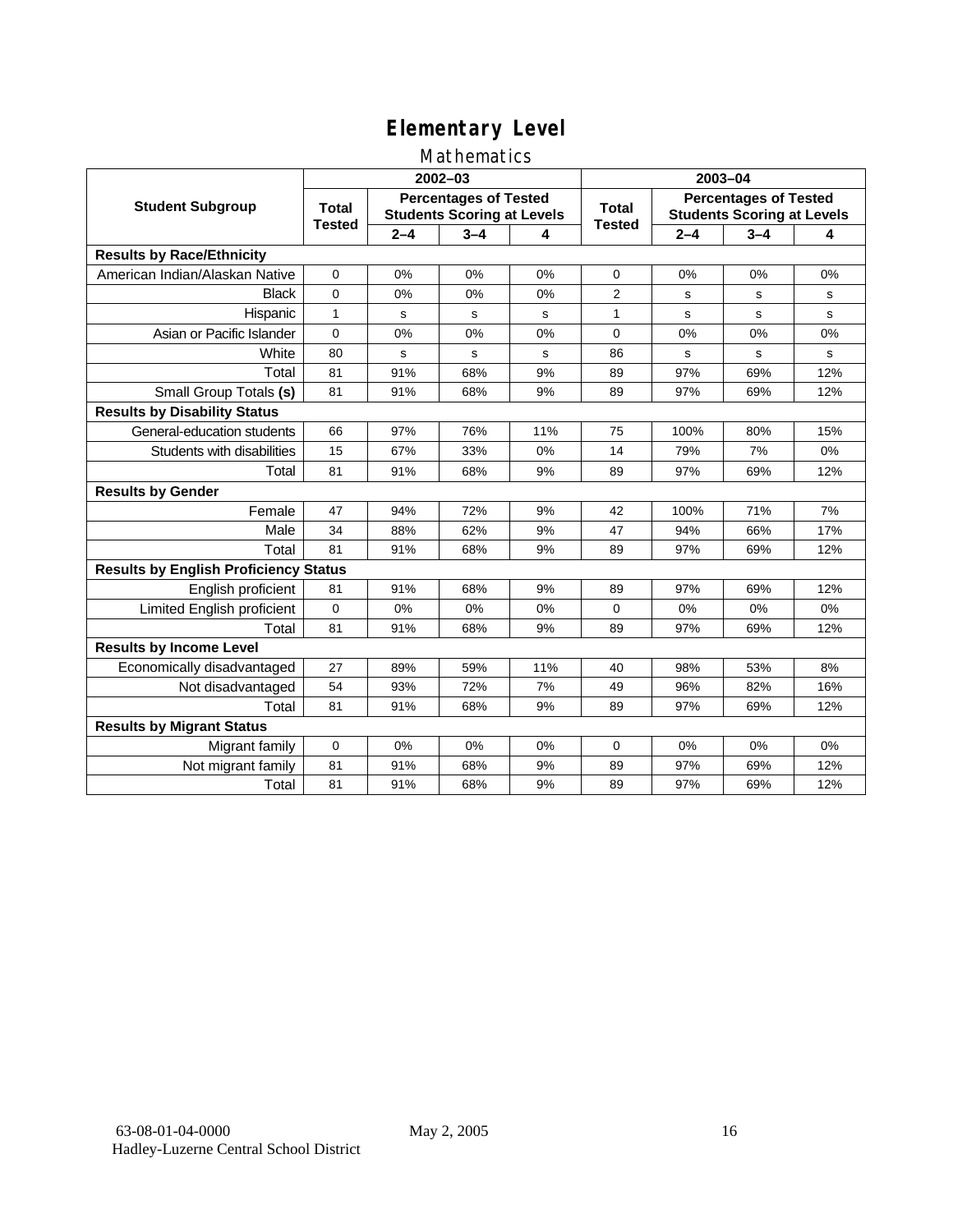#### Science\*

|                                              |                        |         | 2003-04                                                           |     |
|----------------------------------------------|------------------------|---------|-------------------------------------------------------------------|-----|
| <b>Student Subgroup</b>                      | <b>Total</b><br>Tested |         | <b>Percentages of Tested</b><br><b>Students Scoring at Levels</b> |     |
|                                              |                        | $2 - 4$ | $3 - 4$                                                           | 4   |
| <b>Results by Race/Ethnicity</b>             |                        |         |                                                                   |     |
| American Indian/Alaskan Native               | $\Omega$               | 0%      | 0%                                                                | 0%  |
| <b>Black</b>                                 | $\overline{2}$         | s       | s                                                                 | s   |
| Hispanic                                     | 1                      | S       | s                                                                 | S   |
| Asian or Pacific Islander                    | 0                      | 0%      | 0%                                                                | 0%  |
| White                                        | 87                     | s       | s                                                                 | s   |
| Total                                        | 90                     | 94%     | 82%                                                               | 21% |
| Small Group Totals (s)                       | 90                     | 94%     | 82%                                                               | 21% |
| <b>Results by Disability Status</b>          |                        |         |                                                                   |     |
| General-education students                   | 76                     | 99%     | 89%                                                               | 25% |
| Students with disabilities                   | 14                     | 71%     | 43%                                                               | 0%  |
| Total                                        | 90                     | 94%     | 82%                                                               | 21% |
| <b>Results by Gender</b>                     |                        |         |                                                                   |     |
| Female                                       | 43                     | 100%    | 86%                                                               | 14% |
| Male                                         | 47                     | 89%     | 79%                                                               | 28% |
| Total                                        | 90                     | 94%     | 82%                                                               | 21% |
| <b>Results by English Proficiency Status</b> |                        |         |                                                                   |     |
| English proficient                           | 90                     | 94%     | 82%                                                               | 21% |
| Limited English proficient                   | $\Omega$               | 0%      | 0%                                                                | 0%  |
| Total                                        | 90                     | 94%     | 82%                                                               | 21% |
| <b>Results by Income Level</b>               |                        |         |                                                                   |     |
| Economically disadvantaged                   | 40                     | 95%     | 75%                                                               | 10% |
| Not disadvantaged                            | 50                     | 94%     | 88%                                                               | 30% |
| Total                                        | 90                     | 94%     | 82%                                                               | 21% |
| <b>Results by Migrant Status</b>             |                        |         |                                                                   |     |
| Migrant family                               | 0                      | 0%      | 0%                                                                | 0%  |
| Not migrant family                           | 90                     | 94%     | 82%                                                               | 21% |
| Total                                        | 90                     | 94%     | 82%                                                               | 21% |

\*Only one year of data is shown because a new assessment in elementary-level science was administered for the first time in 2003–04.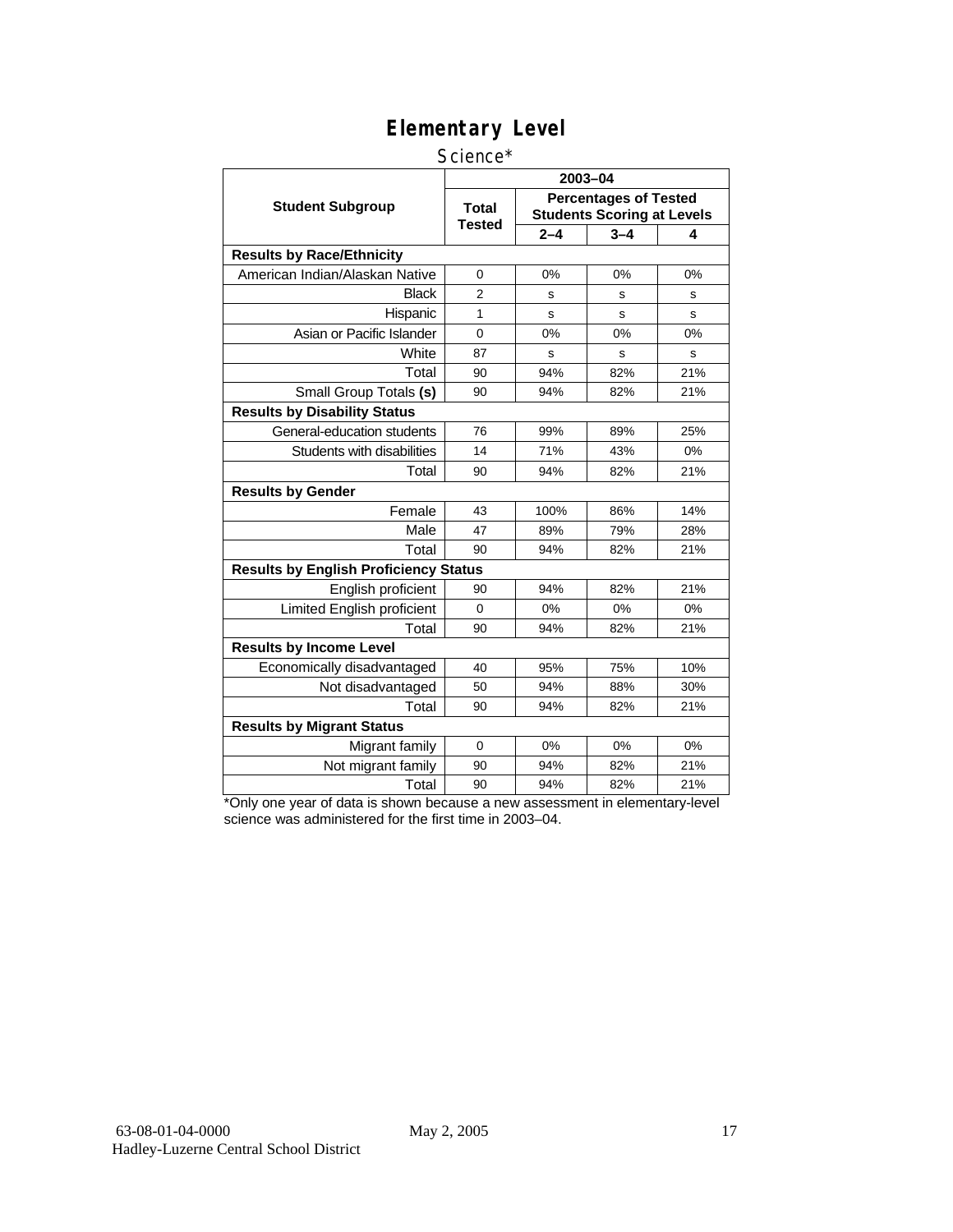### English Language Arts

|                                              |                               |             | ັ<br>2002-03                                                      |    | 2003-04                       |                                                                   |             |             |
|----------------------------------------------|-------------------------------|-------------|-------------------------------------------------------------------|----|-------------------------------|-------------------------------------------------------------------|-------------|-------------|
| <b>Student Subgroup</b>                      | <b>Total</b><br><b>Tested</b> |             | <b>Percentages of Tested</b><br><b>Students Scoring at Levels</b> |    | <b>Total</b><br><b>Tested</b> | <b>Percentages of Tested</b><br><b>Students Scoring at Levels</b> |             |             |
|                                              |                               | $2 - 4$     | $3 - 4$                                                           | 4  |                               | $2 - 4$                                                           | $3 - 4$     | 4           |
| <b>Results by Race/Ethnicity</b>             |                               |             |                                                                   |    |                               |                                                                   |             |             |
| American Indian/Alaskan Native               | $\pmb{0}$                     | 0%          | 0%                                                                | 0% | 0                             | 0%                                                                | 0%          | 0%          |
| <b>Black</b>                                 | $\mathbf{1}$                  | s           | s                                                                 | s  | 0                             | 0%                                                                | 0%          | 0%          |
| Hispanic                                     | $\mathbf{1}$                  | s           | s                                                                 | s  | $\mathbf 0$                   | 0%                                                                | 0%          | 0%          |
| Asian or Pacific Islander                    | $\mathbf 0$                   | 0%          | 0%                                                                | 0% | 3                             | s                                                                 | s           | s           |
| White                                        | 100                           | $\mathbf s$ | s                                                                 | s  | 81                            | s                                                                 | $\mathbf s$ | s           |
| Total                                        | 102                           | 91%         | 25%                                                               | 3% | 84                            | 94%                                                               | 49%         | 5%          |
| Small Group Totals (s)                       | 102                           | 91%         | 25%                                                               | 3% | 84                            | 94%                                                               | 49%         | 5%          |
| <b>Results by Disability Status</b>          |                               |             |                                                                   |    |                               |                                                                   |             |             |
| General-education students                   | 81                            | 98%         | 31%                                                               | 4% | 72                            | 97%                                                               | 56%         | 6%          |
| Students with disabilities                   | 21                            | 67%         | 5%                                                                | 0% | 12                            | 75%                                                               | 8%          | $0\%$       |
| Total                                        | 102                           | 91%         | 25%                                                               | 3% | 84                            | 94%                                                               | 49%         | 5%          |
| <b>Results by Gender</b>                     |                               |             |                                                                   |    |                               |                                                                   |             |             |
| Female                                       | 47                            | 89%         | 30%                                                               | 4% | 49                            | 100%                                                              | 49%         | 8%          |
| Male                                         | 55                            | 93%         | 22%                                                               | 2% | 35                            | 86%                                                               | 49%         | 0%          |
| Total                                        | 102                           | 91%         | 25%                                                               | 3% | 84                            | 94%                                                               | 49%         | 5%          |
| <b>Results by English Proficiency Status</b> |                               |             |                                                                   |    |                               |                                                                   |             |             |
| English proficient                           | 102                           | 91%         | 25%                                                               | 3% | 83                            | s                                                                 | s           | s           |
| Limited English proficient                   | 0                             | 0%          | 0%                                                                | 0% | 1                             | s                                                                 | $\mathbf s$ | $\mathbf s$ |
| Total                                        | 102                           | 91%         | 25%                                                               | 3% | 84                            | 94%                                                               | 49%         | 5%          |
| <b>Results by Income Level</b>               |                               |             |                                                                   |    |                               |                                                                   |             |             |
| Economically disadvantaged                   | 24                            | 92%         | 21%                                                               | 0% | 28                            | 89%                                                               | 39%         | 0%          |
| Not disadvantaged                            | 78                            | 91%         | 27%                                                               | 4% | 56                            | 96%                                                               | 54%         | 7%          |
| Total                                        | 102                           | 91%         | 25%                                                               | 3% | 84                            | 94%                                                               | 49%         | 5%          |
| <b>Results by Migrant Status</b>             |                               |             |                                                                   |    |                               |                                                                   |             |             |
| Migrant family                               | $\mathbf 0$                   | 0%          | 0%                                                                | 0% | 0                             | 0%                                                                | 0%          | 0%          |
| Not migrant family                           | 102                           | 91%         | 25%                                                               | 3% | 84                            | 94%                                                               | 49%         | 5%          |
| Total                                        | 102                           | 91%         | 25%                                                               | 3% | 84                            | 94%                                                               | 49%         | 5%          |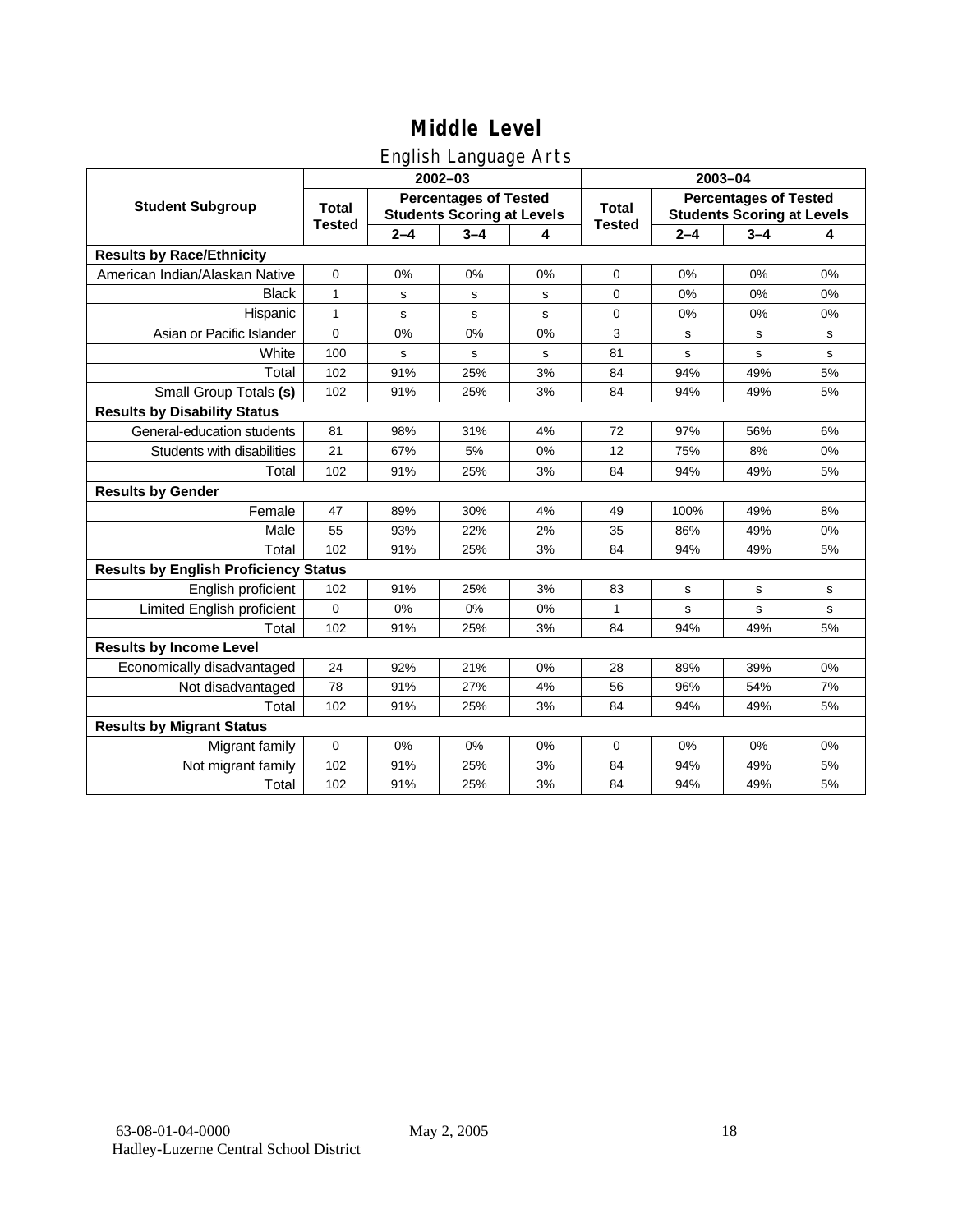#### Mathematics

|                                              |               |         | 2002-03                                                           |    | 2003-04                       |                                                                   |             |             |
|----------------------------------------------|---------------|---------|-------------------------------------------------------------------|----|-------------------------------|-------------------------------------------------------------------|-------------|-------------|
| <b>Student Subgroup</b>                      | <b>Total</b>  |         | <b>Percentages of Tested</b><br><b>Students Scoring at Levels</b> |    | <b>Total</b><br><b>Tested</b> | <b>Percentages of Tested</b><br><b>Students Scoring at Levels</b> |             |             |
|                                              | <b>Tested</b> | $2 - 4$ | $3 - 4$                                                           | 4  |                               | $2 - 4$                                                           | $3 - 4$     | 4           |
| <b>Results by Race/Ethnicity</b>             |               |         |                                                                   |    |                               |                                                                   |             |             |
| American Indian/Alaskan Native               | $\mathbf{0}$  | 0%      | 0%                                                                | 0% | $\mathbf 0$                   | 0%                                                                | 0%          | 0%          |
| <b>Black</b>                                 | 1             | s       | s                                                                 | s  | $\Omega$                      | 0%                                                                | 0%          | 0%          |
| Hispanic                                     | $\mathbf{1}$  | s       | s                                                                 | s  | 0                             | 0%                                                                | 0%          | 0%          |
| Asian or Pacific Islander                    | $\Omega$      | 0%      | 0%                                                                | 0% | 3                             | s                                                                 | s           | s           |
| White                                        | 102           | s       | $\mathbf s$                                                       | s  | 78                            | $\mathbf s$                                                       | s           | $\mathbf s$ |
| Total                                        | 104           | 87%     | 41%                                                               | 5% | 81                            | 93%                                                               | 68%         | 6%          |
| Small Group Totals (s)                       | 104           | 87%     | 41%                                                               | 5% | 81                            | 93%                                                               | 68%         | 6%          |
| <b>Results by Disability Status</b>          |               |         |                                                                   |    |                               |                                                                   |             |             |
| General-education students                   | 82            | 93%     | 44%                                                               | 6% | 70                            | 96%                                                               | 74%         | 7%          |
| Students with disabilities                   | 22            | 64%     | 32%                                                               | 0% | 11                            | 73%                                                               | 27%         | 0%          |
| Total                                        | 104           | 87%     | 41%                                                               | 5% | 81                            | 93%                                                               | 68%         | 6%          |
| <b>Results by Gender</b>                     |               |         |                                                                   |    |                               |                                                                   |             |             |
| Female                                       | 47            | 89%     | 51%                                                               | 4% | 48                            | 96%                                                               | 63%         | 6%          |
| Male                                         | 57            | 84%     | 33%                                                               | 5% | 33                            | 88%                                                               | 76%         | 6%          |
| Total                                        | 104           | 87%     | 41%                                                               | 5% | 81                            | 93%                                                               | 68%         | 6%          |
| <b>Results by English Proficiency Status</b> |               |         |                                                                   |    |                               |                                                                   |             |             |
| English proficient                           | 104           | 87%     | 41%                                                               | 5% | 80                            | $\mathbf s$                                                       | $\mathbf s$ | s           |
| Limited English proficient                   | $\mathbf 0$   | 0%      | 0%                                                                | 0% | $\mathbf{1}$                  | s                                                                 | s           | s           |
| Total                                        | 104           | 87%     | 41%                                                               | 5% | 81                            | 93%                                                               | 68%         | 6%          |
| <b>Results by Income Level</b>               |               |         |                                                                   |    |                               |                                                                   |             |             |
| Economically disadvantaged                   | 24            | 79%     | 21%                                                               | 0% | 25                            | 84%                                                               | 56%         | 0%          |
| Not disadvantaged                            | 80            | 89%     | 48%                                                               | 6% | 56                            | 96%                                                               | 73%         | 9%          |
| Total                                        | 104           | 87%     | 41%                                                               | 5% | 81                            | 93%                                                               | 68%         | 6%          |
| <b>Results by Migrant Status</b>             |               |         |                                                                   |    |                               |                                                                   |             |             |
| Migrant family                               | 0             | 0%      | 0%                                                                | 0% | 0                             | 0%                                                                | 0%          | 0%          |
| Not migrant family                           | 104           | 87%     | 41%                                                               | 5% | 81                            | 93%                                                               | 68%         | 6%          |
| Total                                        | 104           | 87%     | 41%                                                               | 5% | 81                            | 93%                                                               | 68%         | 6%          |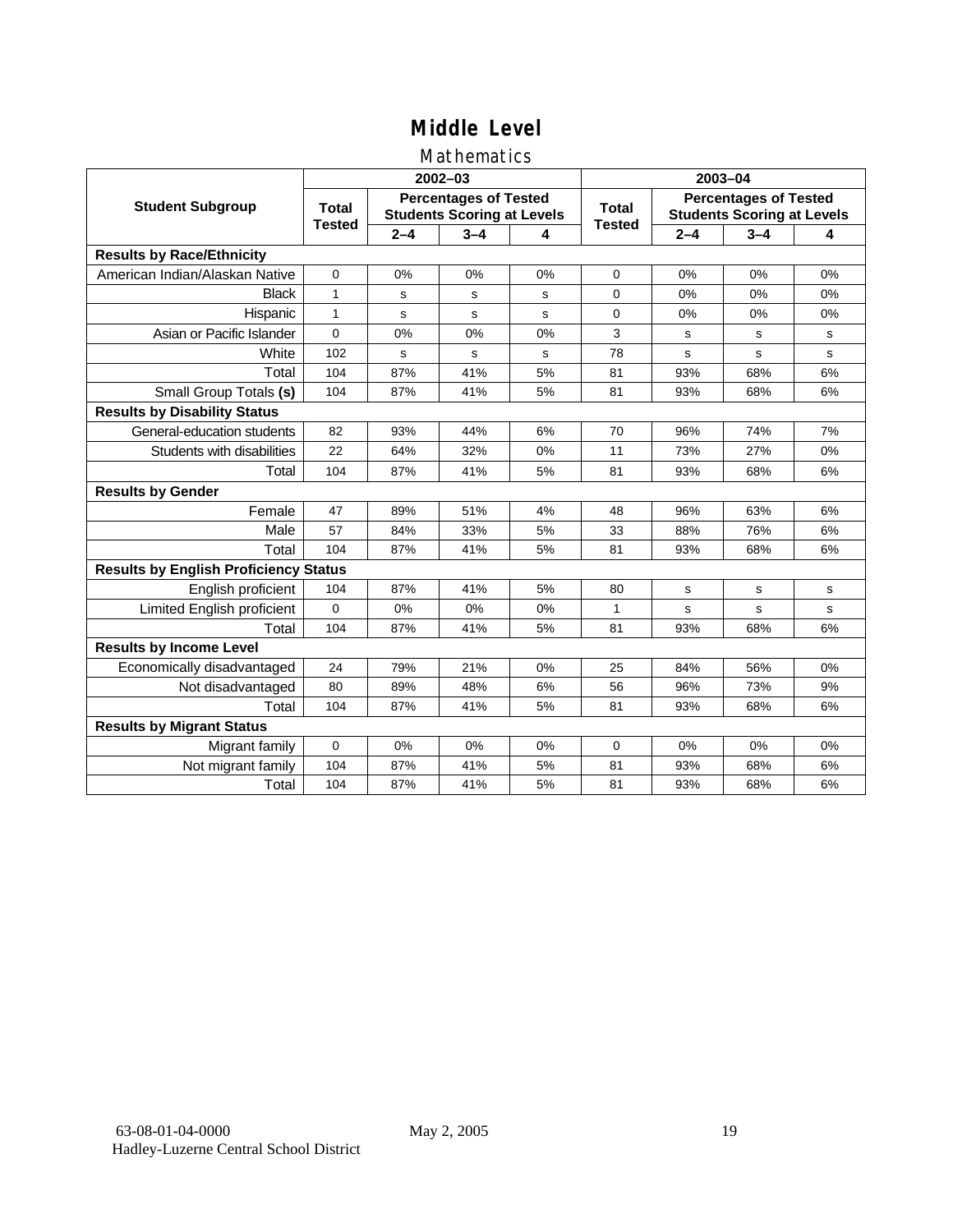#### **Science**

|                                              |                               |             | $2002 - 03$                                                       |       | 2003-04                       |                                                                   |         |     |
|----------------------------------------------|-------------------------------|-------------|-------------------------------------------------------------------|-------|-------------------------------|-------------------------------------------------------------------|---------|-----|
| <b>Student Subgroup</b>                      | <b>Total</b><br><b>Tested</b> |             | <b>Percentages of Tested</b><br><b>Students Scoring at Levels</b> |       | <b>Total</b><br><b>Tested</b> | <b>Percentages of Tested</b><br><b>Students Scoring at Levels</b> |         |     |
|                                              |                               | $2 - 4$     | $3 - 4$                                                           | 4     |                               | $2 - 4$                                                           | $3 - 4$ | 4   |
| <b>Results by Race/Ethnicity</b>             |                               |             |                                                                   |       |                               |                                                                   |         |     |
| American Indian/Alaskan Native               | $\Omega$                      | 0%          | 0%                                                                | 0%    | $\mathbf 0$                   | 0%                                                                | 0%      | 0%  |
| <b>Black</b>                                 | 1                             | s           | s                                                                 | s     | 0                             | $0\%$                                                             | 0%      | 0%  |
| Hispanic                                     | $\mathbf{1}$                  | $\mathbf s$ | s                                                                 | s     | $\Omega$                      | 0%                                                                | 0%      | 0%  |
| Asian or Pacific Islander                    | $\Omega$                      | 0%          | 0%                                                                | 0%    | 3                             | s                                                                 | s       | s   |
| White                                        | 96                            | s           | s                                                                 | s     | 79                            | $\mathbf s$                                                       | s       | s   |
| Total                                        | 98                            | 100%        | 92%                                                               | 32%   | 82                            | 100%                                                              | 84%     | 26% |
| Small Group Totals (s)                       | 98                            | 100%        | 92%                                                               | 32%   | 82                            | 100%                                                              | 84%     | 26% |
| <b>Results by Disability Status</b>          |                               |             |                                                                   |       |                               |                                                                   |         |     |
| General-education students                   | 80                            | 100%        | 96%                                                               | 38%   | 71                            | 100%                                                              | 90%     | 30% |
| Students with disabilities                   | 18                            | 100%        | 72%                                                               | 6%    | 11                            | 100%                                                              | 45%     | 0%  |
| Total                                        | 98                            | 100%        | 92%                                                               | 32%   | 82                            | 100%                                                              | 84%     | 26% |
| <b>Results by Gender</b>                     |                               |             |                                                                   |       |                               |                                                                   |         |     |
| Female                                       | 46                            | 100%        | 89%                                                               | 28%   | 48                            | 100%                                                              | 81%     | 19% |
| Male                                         | 52                            | 100%        | 94%                                                               | 35%   | 34                            | 100%                                                              | 88%     | 35% |
| Total                                        | 98                            | 100%        | 92%                                                               | 32%   | 82                            | 100%                                                              | 84%     | 26% |
| <b>Results by English Proficiency Status</b> |                               |             |                                                                   |       |                               |                                                                   |         |     |
| English proficient                           | 98                            | 100%        | 92%                                                               | 32%   | 81                            | $\mathbf s$                                                       | s       | s   |
| Limited English proficient                   | $\Omega$                      | $0\%$       | $0\%$                                                             | $0\%$ | 1                             | s                                                                 | s       | s   |
| Total                                        | 98                            | 100%        | 92%                                                               | 32%   | 82                            | 100%                                                              | 84%     | 26% |
| <b>Results by Income Level</b>               |                               |             |                                                                   |       |                               |                                                                   |         |     |
| Economically disadvantaged                   | 20                            | 100%        | 80%                                                               | 20%   | 25                            | 100%                                                              | 72%     | 20% |
| Not disadvantaged                            | 78                            | 100%        | 95%                                                               | 35%   | 57                            | 100%                                                              | 89%     | 28% |
| Total                                        | 98                            | 100%        | 92%                                                               | 32%   | 82                            | 100%                                                              | 84%     | 26% |
| <b>Results by Migrant Status</b>             |                               |             |                                                                   |       |                               |                                                                   |         |     |
| Migrant family                               | $\mathbf 0$                   | 0%          | 0%                                                                | 0%    | 0                             | 0%                                                                | 0%      | 0%  |
| Not migrant family                           | 98                            | 100%        | 92%                                                               | 32%   | 82                            | 100%                                                              | 84%     | 26% |
| Total                                        | 98                            | 100%        | 92%                                                               | 32%   | 82                            | 100%                                                              | 84%     | 26% |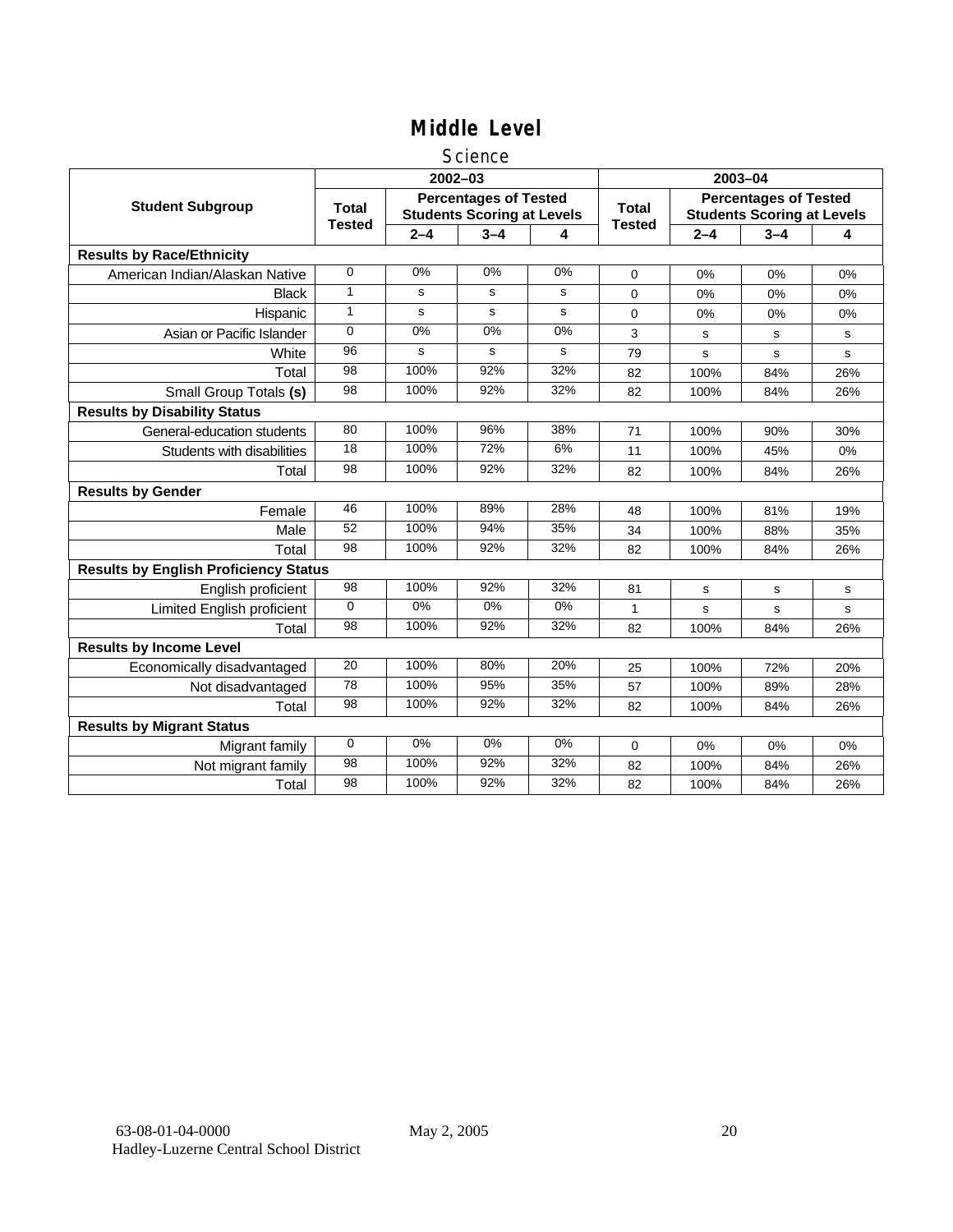### **1999 and 2000 High School Cohorts**

General-education students who first entered ninth grade in 1999 or 2000 must score 55 or higher on Regents English and mathematics examinations to graduate. During the phase-in of the Regents examination graduation requirements, all students (with district board of education approval) may qualify for a local diploma by earning a score of 55–64 on the required Regents examinations; a score of 65 or higher is required for a Regents diploma. Students with disabilities and certain students with a Section 504 Accomodation Plan may qualify for a local diploma by passing Regents competency tests. The data in these tables show the performance of the cohorts as of June 30<sup>th</sup> of the fourth year after first entering grade 9.

#### **Performance on the English Assessment Requirement for Graduation**

|                                              | 1999 Cohort                  |                          |                |                   |                                  | 2000 Cohort     |                         |                          |                   |                          |  |
|----------------------------------------------|------------------------------|--------------------------|----------------|-------------------|----------------------------------|-----------------|-------------------------|--------------------------|-------------------|--------------------------|--|
| <b>Student Subgroup</b>                      |                              | <b>Count of Students</b> |                |                   | <b>Percent</b><br><b>Meeting</b> |                 |                         | <b>Count of Students</b> |                   | <b>Percent</b>           |  |
|                                              | <b>Students</b><br>in Cohort | by Score                 |                |                   |                                  | <b>Students</b> | by Score                |                          |                   | <b>Meeting</b>           |  |
|                                              |                              | <b>Regents</b>           |                | Pass-             | Gradu-                           | in              | <b>Regents</b>          |                          | Pass-             | Gradua-                  |  |
|                                              |                              | $55 -$<br>64             | $65 -$<br>100  | ed<br><b>RCTs</b> | ation<br>Require-<br>ment        | Cohort          | $55 -$<br>64            | $65 -$<br>100            | ed<br><b>RCTs</b> | tion<br>Require-<br>ment |  |
| <b>Results by Race/Ethnicity</b>             |                              |                          |                |                   |                                  |                 |                         |                          |                   |                          |  |
| American Indian/Alaskan Native               | 0                            | 0                        | 0              | $\mathbf 0$       | 0%                               | 0               | 0                       | 0                        | $\Omega$          | 0%                       |  |
| <b>Black</b>                                 | 0                            | 0                        | 0              | 0                 | 0%                               | 1               | s                       | s                        | s                 | s                        |  |
| Hispanic                                     | $\mathbf 0$                  | 0                        | $\Omega$       | 0                 | 0%                               | 1               | $\mathbf s$             | s                        | s                 | s                        |  |
| Asian or Pacific Islander                    | 0                            | 0                        | $\mathbf 0$    | $\mathbf 0$       | 0%                               | 0               | $\overline{0}$          | 0                        | $\mathbf 0$       | 0%                       |  |
| White                                        | 82                           | 3                        | 70             | $\Omega$          | 89%                              | 68              | s                       | s                        | s                 | s                        |  |
| Total                                        | 82                           | 3                        | 70             | $\mathbf 0$       | 89%                              | 70              | $\overline{4}$          | 64                       | 1                 | 99%                      |  |
| Small Group Totals (s)                       | 0                            | 0                        | $\mathbf 0$    | $\Omega$          | 0%                               | 70              | $\overline{\mathbf{4}}$ | 64                       | $\mathbf{1}$      | 99%                      |  |
| <b>Results by Disability Status</b>          |                              |                          |                |                   |                                  |                 |                         |                          |                   |                          |  |
| General-education students                   | 72                           | $\overline{2}$           | 68             | $\mathbf 0$       | 97%                              | 69              | s                       | s                        | s                 | s                        |  |
| Students with disabilities                   | 10                           | $\mathbf{1}$             | $\overline{2}$ | $\Omega$          | 30%                              | 1               | s                       | s                        | s                 | s                        |  |
| Total                                        | 82                           | 3                        | 70             | $\mathbf 0$       | 89%                              | 70              | $\overline{4}$          | 64                       | 1                 | 99%                      |  |
| <b>Results by Gender</b>                     |                              |                          |                |                   |                                  |                 |                         |                          |                   |                          |  |
| Female                                       | 35                           | $\overline{2}$           | 32             | $\mathbf 0$       | 97%                              | 41              | 3                       | 38                       | $\mathbf 0$       | 100%                     |  |
| Male                                         | 47                           | 1                        | 38             | $\mathbf 0$       | 83%                              | 29              | 1                       | 26                       | 1                 | 97%                      |  |
| Total                                        | 82                           | 3                        | 70             | $\Omega$          | 89%                              | 70              | $\overline{\mathbf{4}}$ | 64                       | 1                 | 99%                      |  |
| <b>Results by English Proficiency Status</b> |                              |                          |                |                   |                                  |                 |                         |                          |                   |                          |  |
| English proficient                           | 82                           | 3                        | 70             | 0                 | 89%                              | 69              | $\mathbf s$             | s                        | s                 | s                        |  |
| Limited English proficient                   | $\mathbf 0$                  | 0                        | 0              | $\mathbf 0$       | 0%                               | 1               | s                       | s                        | S                 | s                        |  |
| Total                                        | 82                           | 3                        | 70             | 0                 | 89%                              | 70              | 4                       | 64                       | 1                 | 99%                      |  |
| <b>Results by Income Level</b>               |                              |                          |                |                   |                                  |                 |                         |                          |                   |                          |  |
| Economically disadvantaged                   | 17                           | $\mathbf{1}$             | 13             | $\mathbf 0$       | 82%                              | 13              | $\mathbf{1}$            | 11                       | $\mathbf{1}$      | 100%                     |  |
| Not disadvantaged                            | 65                           | $\overline{c}$           | 57             | 0                 | 91%                              | 57              | 3                       | 53                       | 0                 | 98%                      |  |
| Total                                        | 82                           | 3                        | 70             | $\Omega$          | 89%                              | 70              | 4                       | 64                       | 1                 | 99%                      |  |
| <b>Results by Migrant Status</b>             |                              |                          |                |                   |                                  |                 |                         |                          |                   |                          |  |
| Migrant family                               | $\mathbf 0$                  | 0                        | 0              | $\mathbf 0$       | 0%                               | 0               | 0                       | 0                        | $\mathbf 0$       | 0%                       |  |
| Not migrant family                           | 82                           | 3                        | 70             | 0                 | 89%                              | 70              | 4                       | 64                       | 1                 | 99%                      |  |
| Total                                        | 82                           | 3                        | 70             | $\Omega$          | 89%                              | 70              | 4                       | 64                       | 1                 | 99%                      |  |

#### **after Four Years of High School**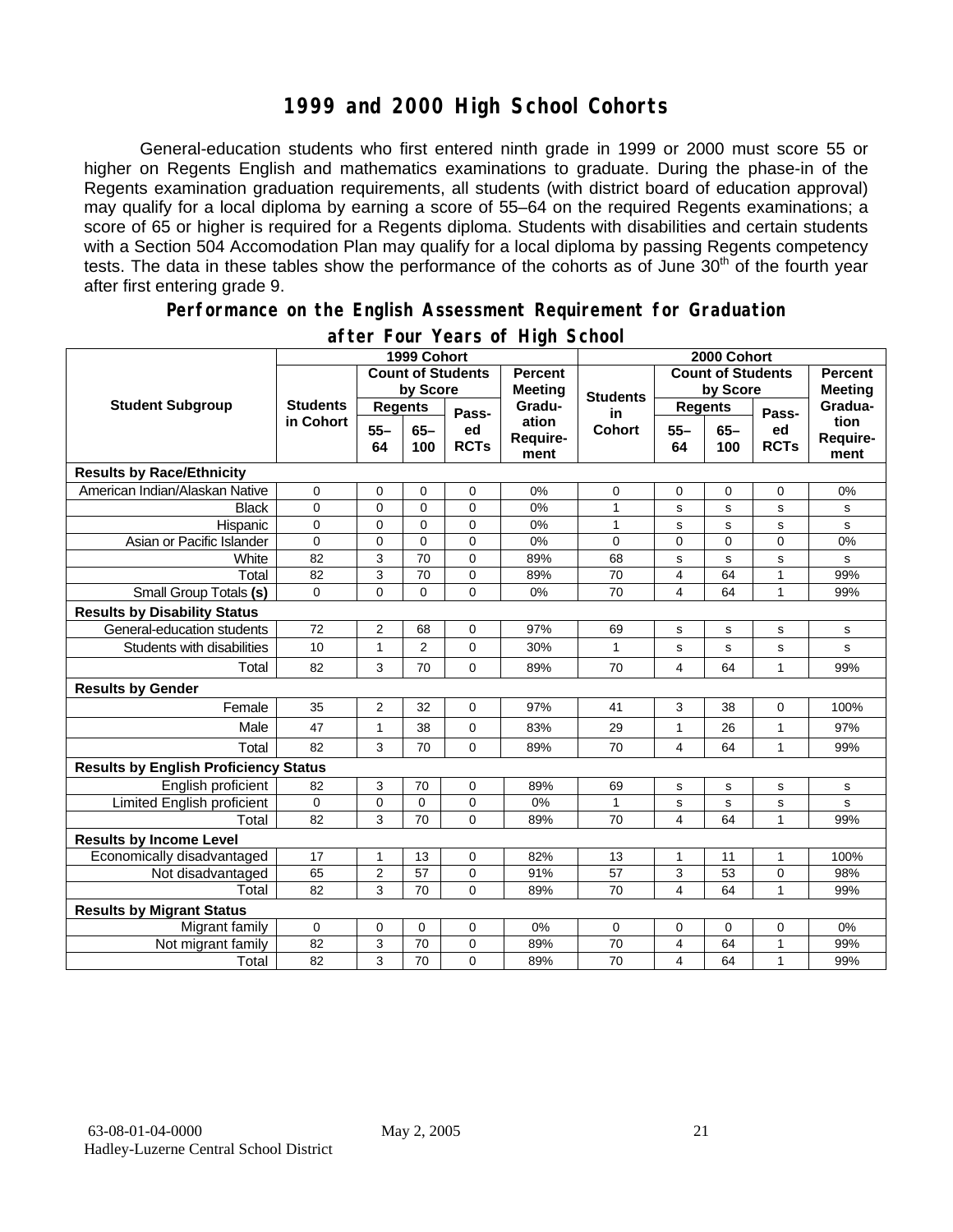#### **Performance on the Mathematics Assessment Requirement for Graduation after Four Years of High School**

|                                              | oraaaanon artor roor                    |                |                | n vara vi myn avnou<br>2000 Cohort |                           |                 |                          |              |                   |                          |
|----------------------------------------------|-----------------------------------------|----------------|----------------|------------------------------------|---------------------------|-----------------|--------------------------|--------------|-------------------|--------------------------|
|                                              | 1999 Cohort<br><b>Count of Students</b> |                |                |                                    | <b>Percent</b>            |                 | <b>Count of Students</b> |              |                   | <b>Percent</b>           |
| <b>Student Subgroup</b>                      | <b>Students</b><br>in<br><b>Cohort</b>  | by Score       |                |                                    | <b>Meeting</b>            | <b>Students</b> | by Score                 |              |                   | <b>Meeting</b>           |
|                                              |                                         | <b>Regents</b> |                | Pass-                              | Gradu-                    | in              | <b>Regents</b>           |              | Pass-             | Gradua-                  |
|                                              |                                         | $55 -$<br>64   | $65-$<br>100   | ed<br><b>RCTs</b>                  | ation<br>Require-<br>ment | <b>Cohort</b>   | $55 -$<br>64             | $65-$<br>100 | ed<br><b>RCTs</b> | tion<br>Require-<br>ment |
| <b>Results by Race/Ethnicity</b>             |                                         |                |                |                                    |                           |                 |                          |              |                   |                          |
| American Indian/Alaskan Native               | 0                                       | $\mathbf 0$    | $\mathbf 0$    | $\mathbf 0$                        | 0%                        | 0               | $\mathbf 0$              | $\mathbf 0$  | $\mathbf 0$       | 0%                       |
| <b>Black</b>                                 | $\Omega$                                | $\Omega$       | $\Omega$       | $\Omega$                           | 0%                        | $\mathbf{1}$    | s                        | $\mathbf s$  | s                 | s                        |
| Hispanic                                     | 0                                       | $\mathbf 0$    | $\Omega$       | $\mathbf 0$                        | 0%                        | $\mathbf{1}$    | s                        | $\mathbf s$  | s                 | s                        |
| Asian or Pacific Islander                    | $\mathbf 0$                             | 0              | $\mathbf 0$    | $\mathsf{O}\xspace$                | 0%                        | 0               | $\mathbf 0$              | 0            | 0                 | 0%                       |
| White                                        | 82                                      | 6              | 67             | $\mathbf 0$                        | 89%                       | 68              | s                        | $\mathbf s$  | s                 | s                        |
| Total                                        | 82                                      | 6              | 67             | 0                                  | 89%                       | 70              | 15                       | 53           | $\mathbf{2}$      | 100%                     |
| Small Group Totals (s)                       | 0                                       | 0              | 0              | $\mathbf 0$                        | 0%                        | 70              | 15                       | 53           | $\overline{2}$    | 100%                     |
| <b>Results by Disability Status</b>          |                                         |                |                |                                    |                           |                 |                          |              |                   |                          |
| General-education students                   | 72                                      | 5              | 65             | 0                                  | 97%                       | 69              | s                        | s            | s                 | s                        |
| Students with disabilities                   | 10                                      | 1              | $\overline{2}$ | $\mathbf 0$                        | 30%                       | 1               | s                        | $\mathbf s$  | s                 | s                        |
| Total                                        | 82                                      | 6              | 67             | $\Omega$                           | 89%                       | 70              | 15                       | 53           | $\overline{2}$    | 100%                     |
| <b>Results by Gender</b>                     |                                         |                |                |                                    |                           |                 |                          |              |                   |                          |
| Female                                       | 35                                      | 3              | 31             | 0                                  | 97%                       | 41              | 12                       | 29           | 0                 | 100%                     |
| Male                                         | 47                                      | 3              | 36             | $\mathsf{O}\xspace$                | 83%                       | 29              | 3                        | 24           | $\overline{2}$    | 100%                     |
| Total                                        | 82                                      | 6              | 67             | $\mathbf 0$                        | 89%                       | 70              | 15                       | 53           | $\overline{2}$    | 100%                     |
| <b>Results by English Proficiency Status</b> |                                         |                |                |                                    |                           |                 |                          |              |                   |                          |
| English proficient                           | 82                                      | 6              | 67             | $\mathbf 0$                        | 89%                       | 69              | s                        | s            | ${\tt s}$         | s                        |
| Limited English proficient                   | 0                                       | 0              | 0              | 0                                  | 0%                        | 1               | s                        | $\mathbf s$  | $\mathbf s$       | s                        |
| Total                                        | 82                                      | 6              | 67             | $\mathbf 0$                        | 89%                       | 70              | 15                       | 53           | $\overline{2}$    | 100%                     |
| <b>Results by Income Level</b>               |                                         |                |                |                                    |                           |                 |                          |              |                   |                          |
| Economically disadvantaged                   | 17                                      | 1              | 13             | 0                                  | 82%                       | 13              | $\overline{7}$           | 5            | 1                 | 100%                     |
| Not disadvantaged                            | 65                                      | $\mathbf 5$    | 54             | $\mathbf 0$                        | 91%                       | 57              | 8                        | 48           | $\mathbf{1}$      | 100%                     |
| Total                                        | 82                                      | 6              | 67             | 0                                  | 89%                       | 70              | 15                       | 53           | 2                 | 100%                     |
| <b>Results by Migrant Status</b>             |                                         |                |                |                                    |                           |                 |                          |              |                   |                          |
| Migrant family                               | $\mathbf 0$                             | 0              | 0              | $\mathbf 0$                        | 0%                        | 0               | 0                        | 0            | 0                 | 0%                       |
| Not migrant family                           | 82                                      | 6              | 67             | 0                                  | 89%                       | 70              | 15                       | 53           | $\mathbf{2}$      | 100%                     |
| Total                                        | 82                                      | 6              | 67             | 0                                  | 89%                       | 70              | 15                       | 53           | $\overline{2}$    | 100%                     |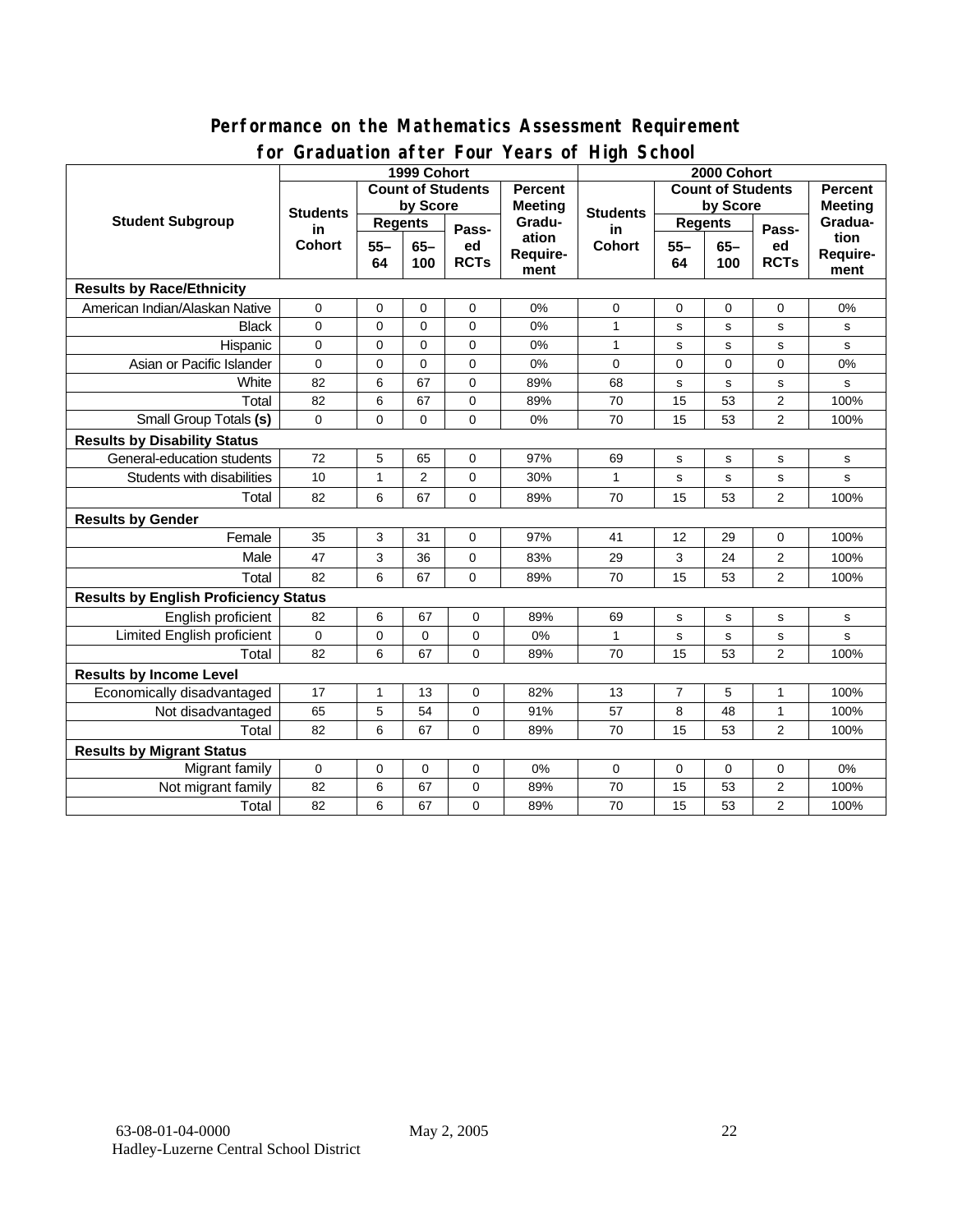### **Cohort Graduation Rates**

Students were counted as graduates if they earned a local diploma with or without a Regents endorsement by August 31<sup>st</sup> of the fourth year after first entering grade 9. The graduation-rate cohort includes students who transferred to general education development (GED) programs. These students were not counted in the district accountability cohort for English and mathematics.

|                                              |                                         | 1998 Cohort as of      | 1999 Cohort as of                |                    |  |  |  |  |  |  |
|----------------------------------------------|-----------------------------------------|------------------------|----------------------------------|--------------------|--|--|--|--|--|--|
|                                              |                                         | <b>August 31, 2002</b> |                                  | August 31, 2003    |  |  |  |  |  |  |
| <b>Student Subgroup</b>                      | <b>Graduation</b><br><b>Rate Cohort</b> | Graduation<br>Rate     | Graduation<br><b>Rate Cohort</b> | Graduation<br>Rate |  |  |  |  |  |  |
| <b>Results by Race/Ethnicity</b>             |                                         |                        |                                  |                    |  |  |  |  |  |  |
| American Indian/Alaskan Native               | 1                                       | s                      | $\mathbf 0$                      | 0%                 |  |  |  |  |  |  |
| <b>Black</b>                                 | 1                                       | s                      | 0                                | 0%                 |  |  |  |  |  |  |
| Hispanic                                     | $\mathbf 0$                             | 0%                     | 0                                | 0%                 |  |  |  |  |  |  |
| Asian or Pacific Islander                    | $\mathbf 0$                             | 0%                     | 0                                | 0%                 |  |  |  |  |  |  |
| White                                        | 62                                      | s                      | 84                               | 86%                |  |  |  |  |  |  |
| Total                                        | 64                                      | 95%                    | 84                               | 86%                |  |  |  |  |  |  |
| Small Group Totals (s)                       | 64                                      | 83%                    | 0                                | 0%                 |  |  |  |  |  |  |
| <b>Results by Disability Status</b>          |                                         |                        |                                  |                    |  |  |  |  |  |  |
| General-education students                   | 58                                      | 98%                    | 74                               | 93%                |  |  |  |  |  |  |
| Students with disabilities                   | 6                                       | 67%                    | 10                               | 30%                |  |  |  |  |  |  |
| Total                                        | 64                                      | 95%                    | 84                               | 86%                |  |  |  |  |  |  |
| <b>Results by Gender</b>                     |                                         |                        |                                  |                    |  |  |  |  |  |  |
| Female                                       | 32                                      | 97%                    | 36                               | 94%                |  |  |  |  |  |  |
| Male                                         | 32                                      | 94%                    | 48                               | 79%                |  |  |  |  |  |  |
| Total                                        | 64                                      | 95%                    | 84                               | 86%                |  |  |  |  |  |  |
| <b>Results by English Proficiency Status</b> |                                         |                        |                                  |                    |  |  |  |  |  |  |
| English proficient                           | 64                                      | 95%                    | 84                               | 86%                |  |  |  |  |  |  |
| Limited English proficient                   | $\mathbf 0$                             | 0%                     | 0                                | 0%                 |  |  |  |  |  |  |
| Total                                        | 64                                      | 95%                    | 84                               | 86%                |  |  |  |  |  |  |
| <b>Results by Income Level</b>               |                                         |                        |                                  |                    |  |  |  |  |  |  |
| Economically disadvantaged                   | 12                                      | 92%                    | 15                               | 80%                |  |  |  |  |  |  |
| Not disadvantaged                            | 52                                      | 96%                    | 69                               | 87%                |  |  |  |  |  |  |
| Total                                        | 64                                      | 95%                    | 84                               | 86%                |  |  |  |  |  |  |
| <b>Results by Migrant Status</b>             |                                         |                        |                                  |                    |  |  |  |  |  |  |
| Migrant family                               | $\mathbf 0$                             | 0%                     | 0                                | 0%                 |  |  |  |  |  |  |
| Not migrant family                           | 64                                      | 95%                    | 84                               | 86%                |  |  |  |  |  |  |
| Total                                        | 64                                      | 95%                    | 84                               | 86%                |  |  |  |  |  |  |